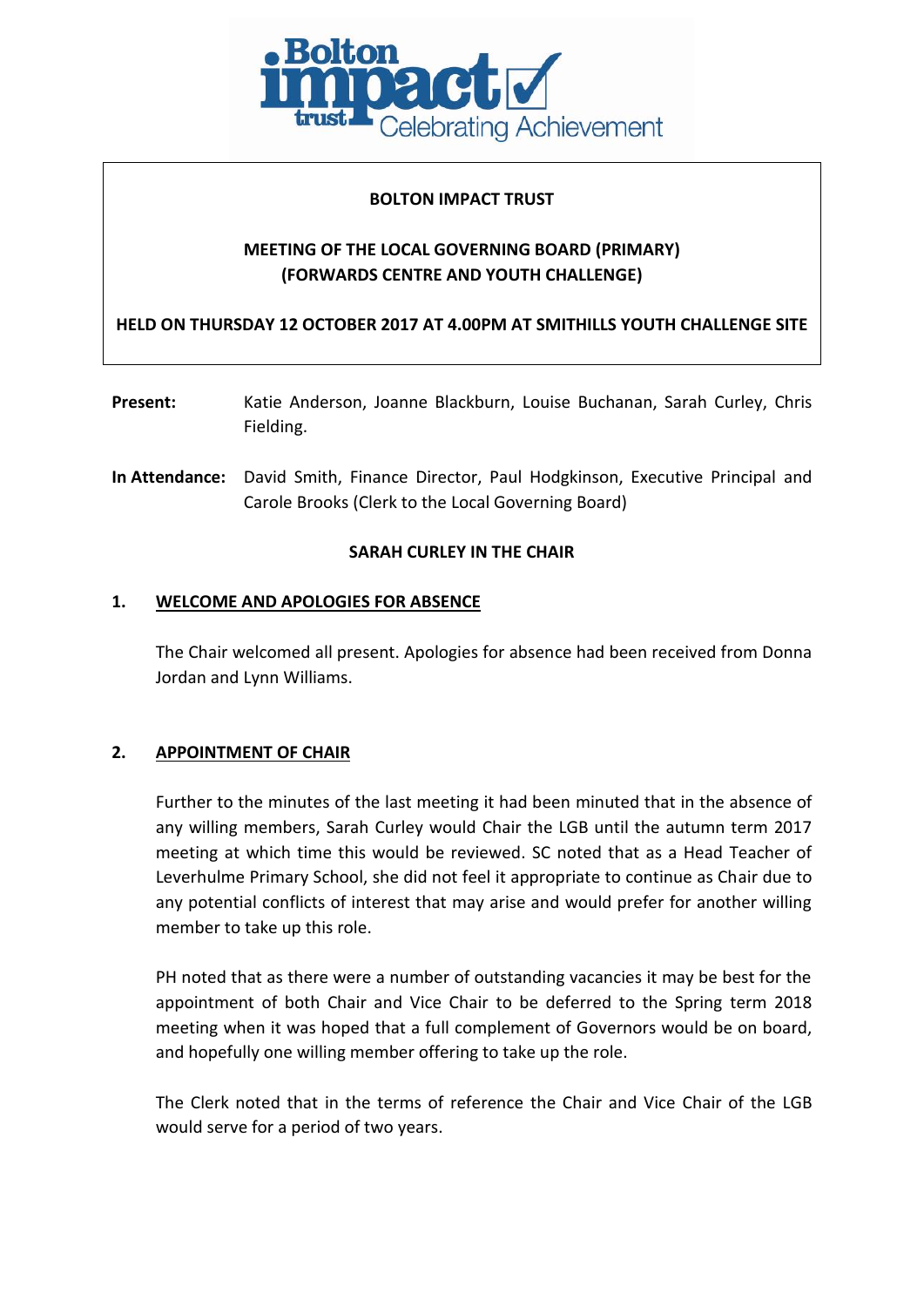PH noted that whilst he was happy to Chair this meeting, advice from Governance services had been that it would not be appropriate due to his position within the Academy.

SC agreed to continue as Chair for this meeting only. This was agreed.

**Agreed:** That the appointment of Chair be deferred to the Spring Term 2018 meeting.

# **SARAH CURLEY CONTINUED IN THE CHAIR**

# **3. APPOINTMENT OF VICE- CHAIR**

It had been proposed and agreed at the previous item that the appointment of Vice Chair be deferred to the Spring Term 2018 meeting when it was hoped that the current vacancies would have been filled and a full complement of Governors on Board, from which a Vice Chair could be appointed.

**Agreed:** That the appointment of Vice Chair be deferred to the Spring Term 2018 meeting.

# **4. DECLARATION OF INTEREST**

# 4.1 Register of Business Interests

In accordance with statutory guidance, entries in the School's Register of Business Interests were to be reviewed annually. All Governors and the Head Teacher were asked to complete the LA model pro-forma and return it to the Head Teacher for retention in school. It was noted that the entry included:

- relevant business and pecuniary interests
- details of any governance roles in other educational institutions;
- any material interests arising from relationships between governors or relationships between governors and school staff (including spouses, partners and close relatives)

The Clerk noted that governors were required to complete this information and that failure to do so may be in breach of the Governing Board Code of Conduct.

**Action:** DS to ensure that the necessary detail is completed and received from the following Governors absent from today's meeting: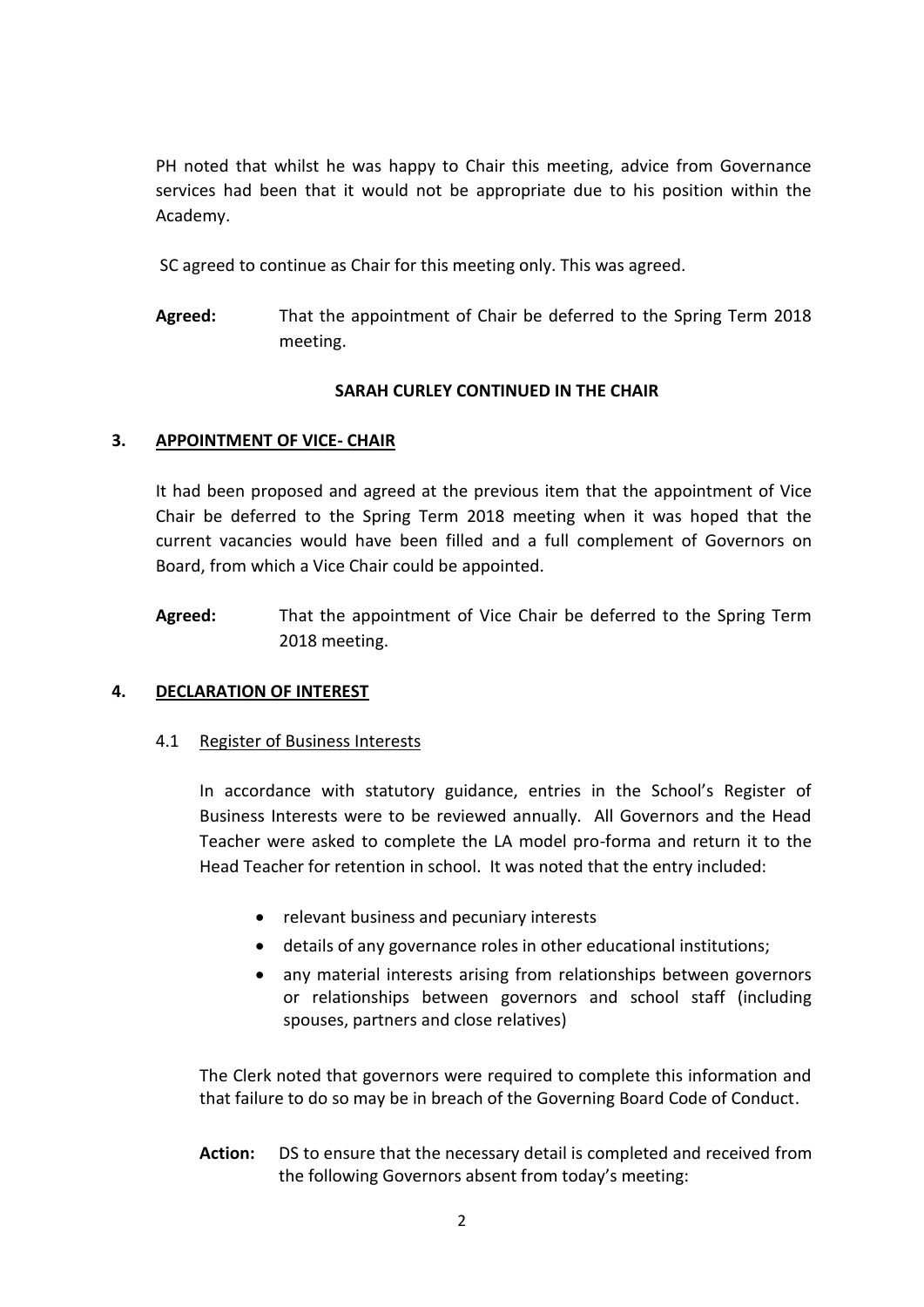- Lynn Williams and Donna Jordan

### 4.2 Declarations of direct/indirect Pecuniary Interest

No declarations of pecuniary interest or conflict of interest were made

### **5. SAFEGUARDING SELF-DECLARATION**

A decision had been taken by the Governing Board that all individuals would complete a self-declaration form to state that they had not received any criminal convictions or cautions within the previous 12 months, which had not already been reported to the Chair of the Board.

#### **Agreed:**

- i) That all governors complete the form and return this to be stored under confidential cover at the school.
- ii) That the following governors absent from today's meeting complete the form at the earliest opportunity and return this to school:
	- Lynn Williams and Donna Jordan

#### **6. CODE OF GOVERNANCE**

The Clerk had provided a copy of the Academies Code of Governance for Governors review and information. It was confirmed that there had been no updates to the detail and therefore was for information purposes only and to act as a reminder to Governors.

PH noted that it had been previously agreed to leave the document as 'Draft' for a year but confirmed that this had now been approved by the Trust and as such the 'Draft' watermark could be removed.

It was noted that the Governor Services Team would issue the Code of Governance and an Acceptance Form to new governors as part of the welcome to governance pack.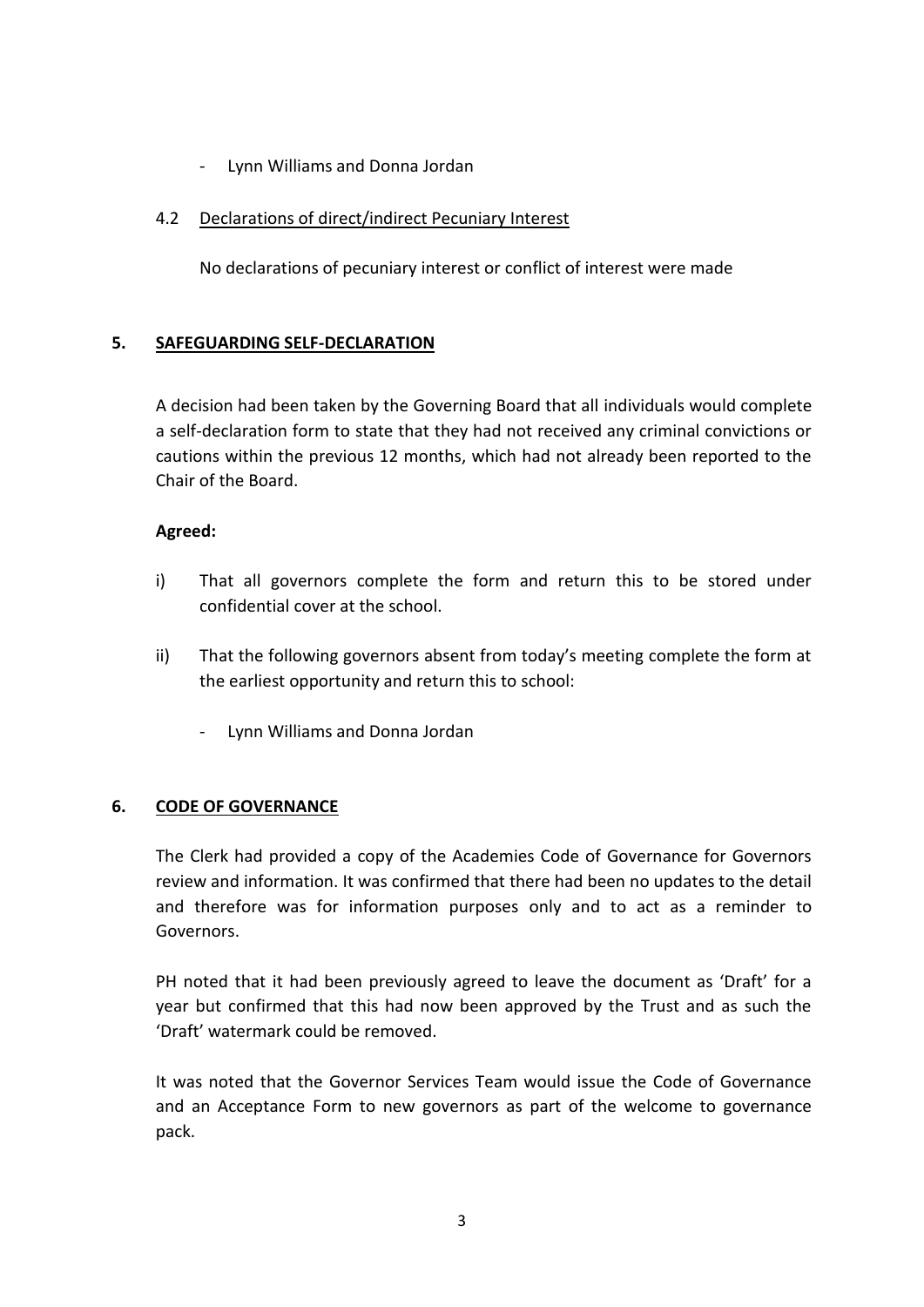- **Agreed:** That Governors receive and note the detail within the Code of Governance which had been circulated with the agenda.
- **Action:** The Clerk to remove the 'Draft' watermark from the code of Governance**.**

#### **7. MEMBERSHIP**

#### 7.1 Governor vacancies

The Clerk informed the LGB that following recent resignations, and the transfer of both staff Governors, Maggie Slammin and Gemma Morris to work within the Secondary provision, the following vacancies remained:

- One Parent Governor
- Two staff Governors
- One Co-opted Governor

PH noted that to date he had not been successful in pursuing a co-opted Governor; many potential candidates were already at capacity within their own work role and would find it difficult to fully commit to the requirements of the role. PH confirmed that he would continue to seek a suitable candidate to propose to the LGB.

The Clerk suggested approaching SGOSS (School Governance One Stop Shop) if there had been difficulties in seeking anyone suitable/available to commit fully to the role. PH noted that he had explored this area previously but could try again.

PH noted that it was hoped a successful appointment could be made ahead of the next meeting in order for them to be considered for the position of Chair of the Primary LGB.

The Clerk requested that arrangements be made for both a Parent Governor and staff Governor election be undertaken at the earliest opportunity in order for them to be in place as soon as possible and by the Spring term 2018 meeting. Once elected, the contact details to be forwarded to the Clerk to enable her to update the database and send them a welcome to Governance pack out.

#### **Action:**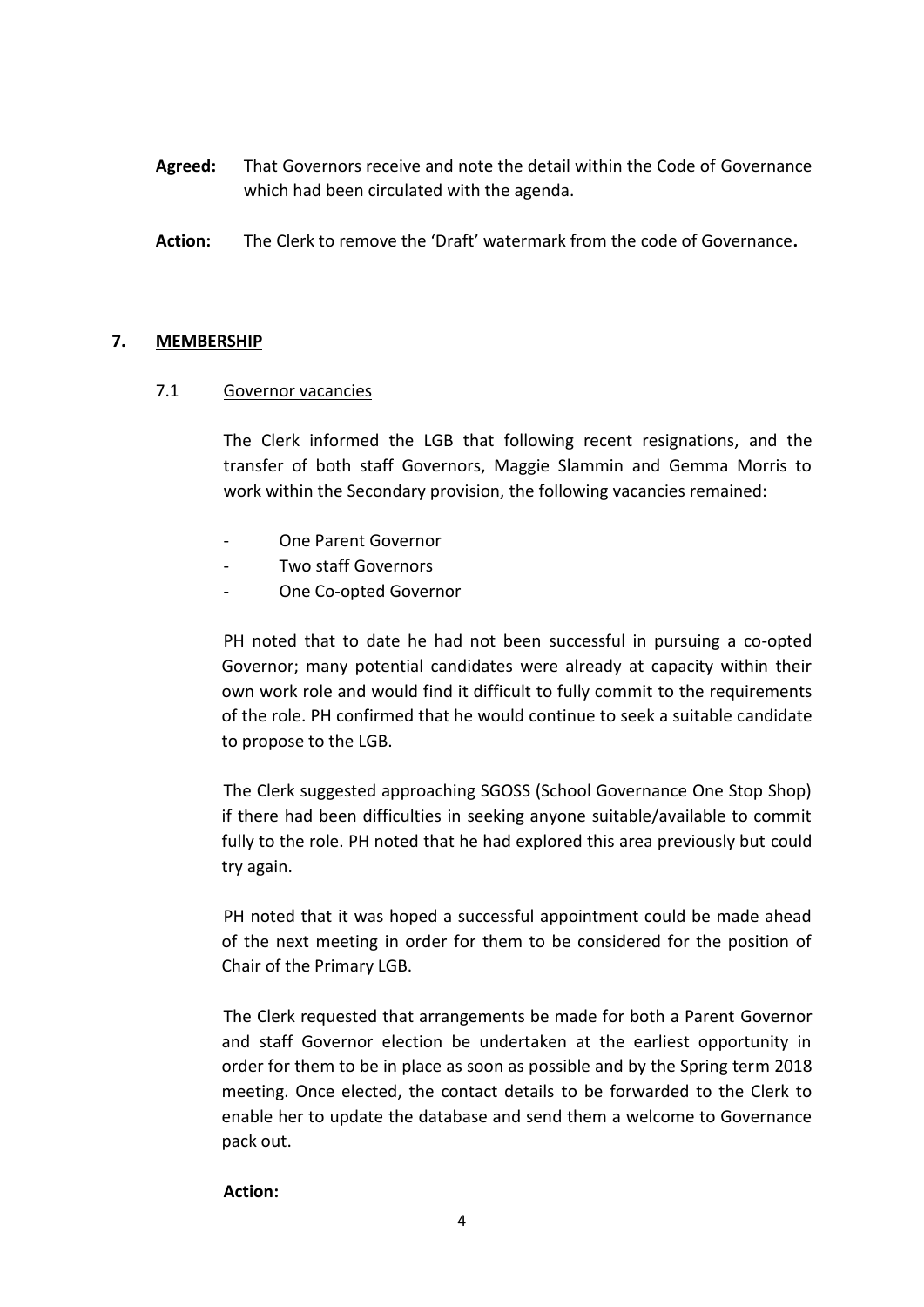- i) PH to make the necessary arrangements to seek a suitable candidate to propose to the LGB for their consideration to appoint as a Co-opted Governor.
- ii) PH to make the necessary arrangements to hold a Parent Governor Election as a matter of urgency, and inform the Clerk of the new Governor appointed.
- iii) PH to make the necessary arrangements to hold a staff Governor election as a matter of urgency, and inform the Clerk of the new Governor appointed.

### **8. GOVERNANCE**

#### 8.1 Review of the LGB's Terms of reference

A copy of the terms of reference had been circulated with the agenda papers for Governor review and information.

PH noted that the constitution of the LGB had recently been amended to show the numbers of each category of Governor and to show that there were two academy leads. The detail of which had been approved at the last Trust meeting.

It was noted that the 'DRAFT' watermark could now be removed.

- **Action:** The Clerk to remove the 'DRAFT' watermark from the document
- 8.2 Review of the link Governor roles and responsibilities

The Clerk noted further to the minutes of the last meeting, and following recent staff Governors changes to their working location that a number of link Governor vacancies remained.

PH noted that he held a list of all required positions and vacancies and asked that any appointments be deferred to the Spring Term meeting as it didn't seem fair to allocate any additional responsibility to the existing members.

**Agreed:** That a review of the link Governor roles and responsibilities be made at the Spring Term 2018 meeting.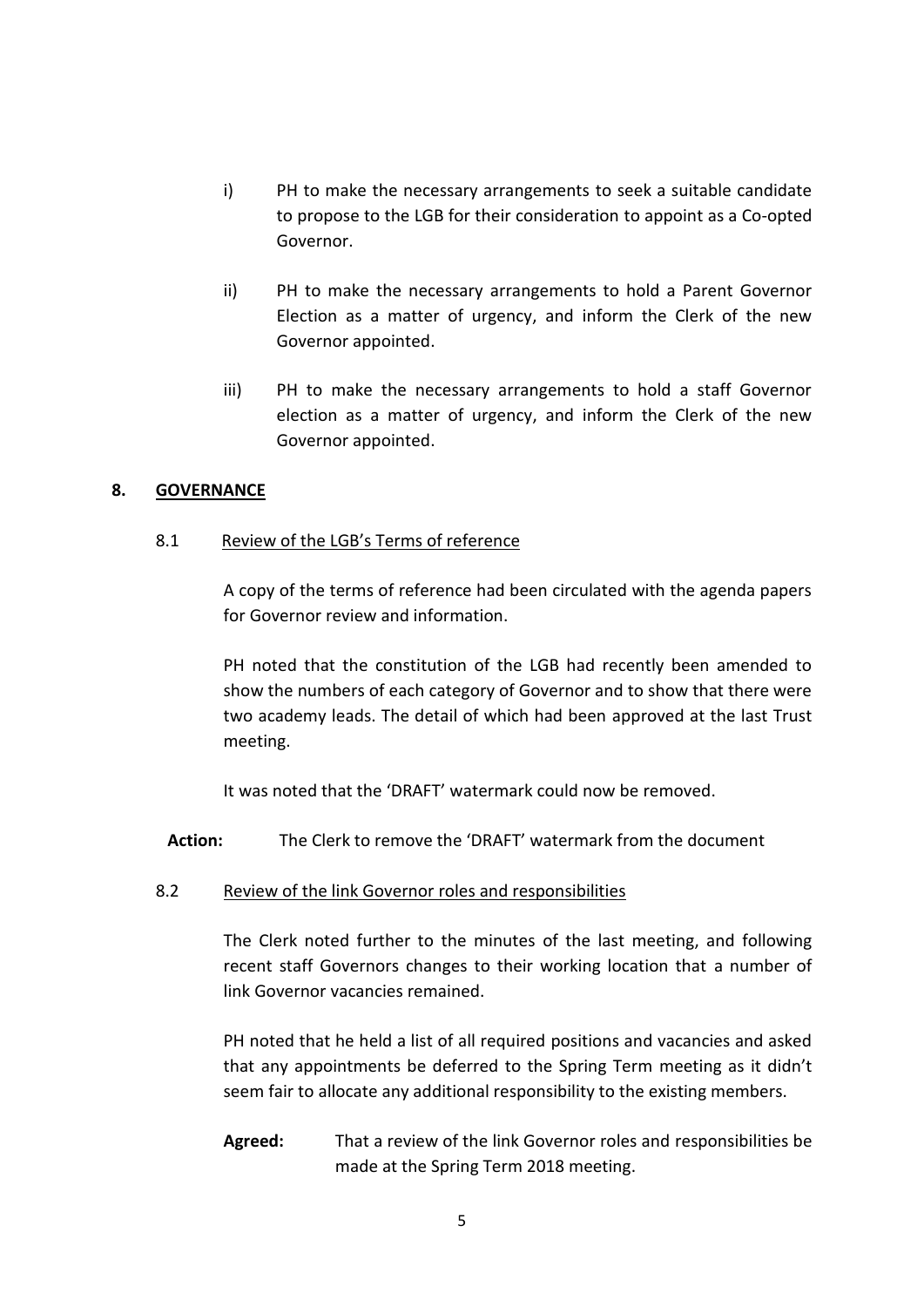**Action:** Clerk - Agenda item for the Spring Term 2018 meeting

### **9. MINUTES OF THE LAST MEETING AND MATTERS ARISING**

Governors had received a copy of the minutes of the last Local Governing Board (LGB) meeting held on 11 May 2017.

Governors reviewed and approved the minutes.

**Agreed:** That the minutes of the meeting held on 11 May 2017 be received and approved as a correct record.

### **Matters Arising from the Minutes**

### 9.1 Academy Website, minute number 6.2

Further to minute number 6.2 of the last meeting, LW had requested that the deadline for website compliance was 29 September 2017. Following which she would undertake a further review and report back as appropriate at this meeting. However LW was not present at this meeting in order to make her report.

The Clerk noted that PH had also agreed to complete a 'snag list' for the outstanding items required to be addressed for the website and DS/PH would then ensure that the website was fully compliant by 29 September 2017. This had been completed.

# Governor Photographs/Pen Portraits

DS confirmed that the new website had been completed in the summer. The Primary and Secondary settings still required to be separated on the website but confirmed that he felt that the website was otherwise fully compliant.

DS noted that he was still waiting for a number of Governor photographs/pen portraits to be uploaded to the website. It was further noted that Governors had agreed to forward these to DS at the earliest opportunity following the last meeting..

DS agreed to take a photographs of any members present at the end of this meeting and take details of any supporting information to be included.

#### **Action:**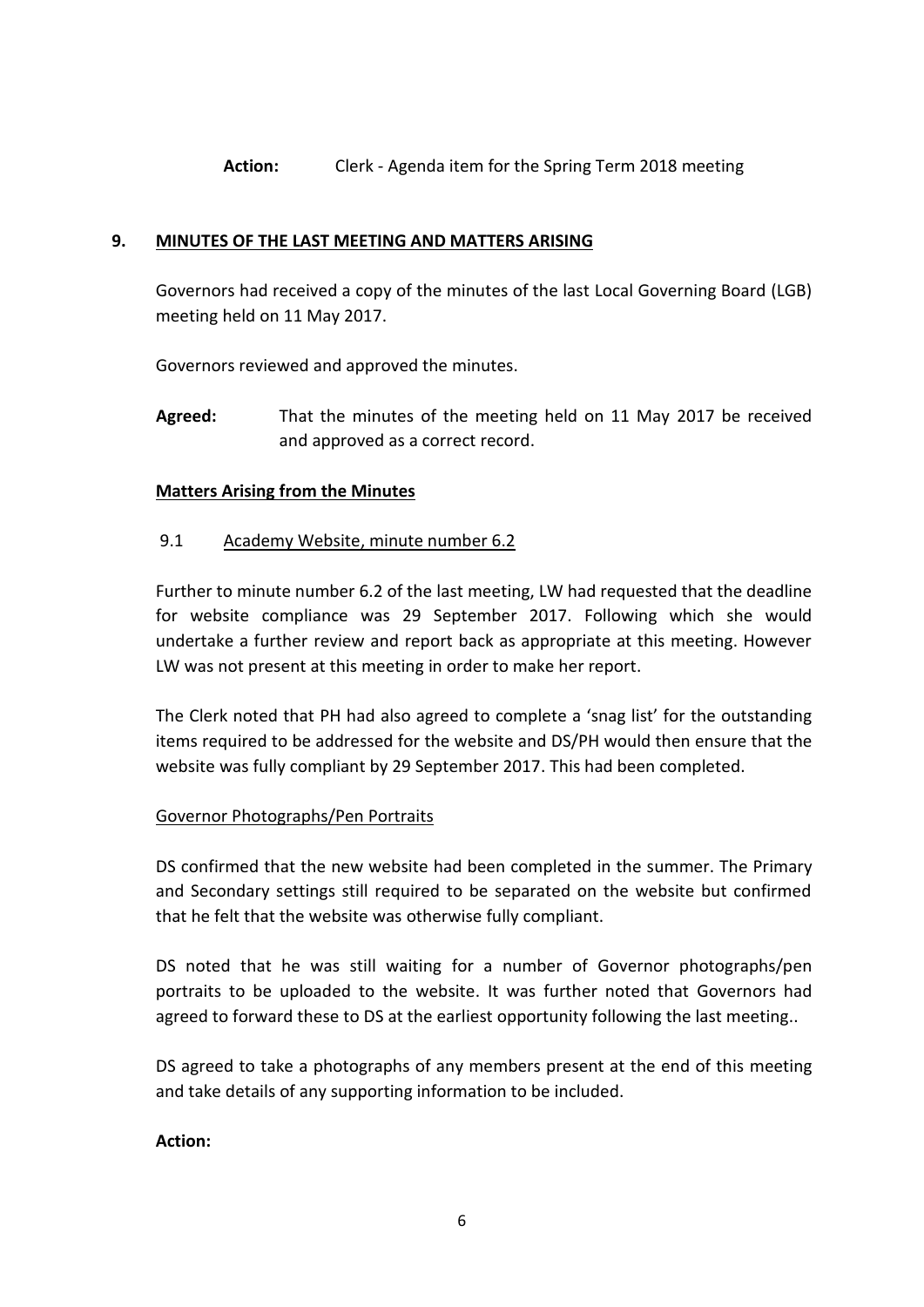- i) SC to contact LW to confirm that the Academy website had been further reviewed and that it was fully compliant, with a report back to the LGB at the spring term 2018 meeting.
- ii) That the following Governors provide DS with a pen portrait and suitable photograph for the Academy website at the earliest opportunity:
	- Donna Jordan, Katie Anderson, Joanne Blackburn and Sarah Curley

# 9.2 C-POMS, minute number 6.3

Further to minute number 6.3, Rebecca Leonard (RL) had agreed to make the necessary arrangements to further investigate the implementation of CPOMS for the Primary Academy.

PH confirmed that the Academy now had this in place and that it was working very effectively. CF noted that he had met with the Safeguarding Lead at Lever Park to review and match their procedures.

# 9.3 Future School Improvement Professional (SIP) arrangements, minute 6.4

Further to minute number 6.4, the Chair noted that PH and DS had agreed to further review and investigate suitable arrangements for SIP reporting provision and ensure that best value for money was maintained.

PH confirmed that it had now been agreed that the LA would provide this service provision for all LGB's. PH referred to the concerns expressed by the Academy Lead for the Forward Centre in respect of the critical content detailed within the first SIP report received following the visit undertaken by Mr N Pounds. It was noted that the Trust Standards Committee had also discussed this matter and expressed concerns regarding the critical nature of the content reported. However, after the second visit, it was now felt that the SIP had a better understanding of the nature of the setting as subsequent reports had been completed closer to reality.

PH confirmed that Mr Nick Pounds would continue as the LA SIP representative for the Primary LGB and advised that Mrs Hilary D'Arcy was the SIP representative for the Secondary provision.

# 9.4 Safeguarding Policy (updated), minute number 6.7

Further to minute number 6.7, the Chair noted that RL had agreed to update the Safeguarding Policy and forward to all Governors for their information and approval at this meeting.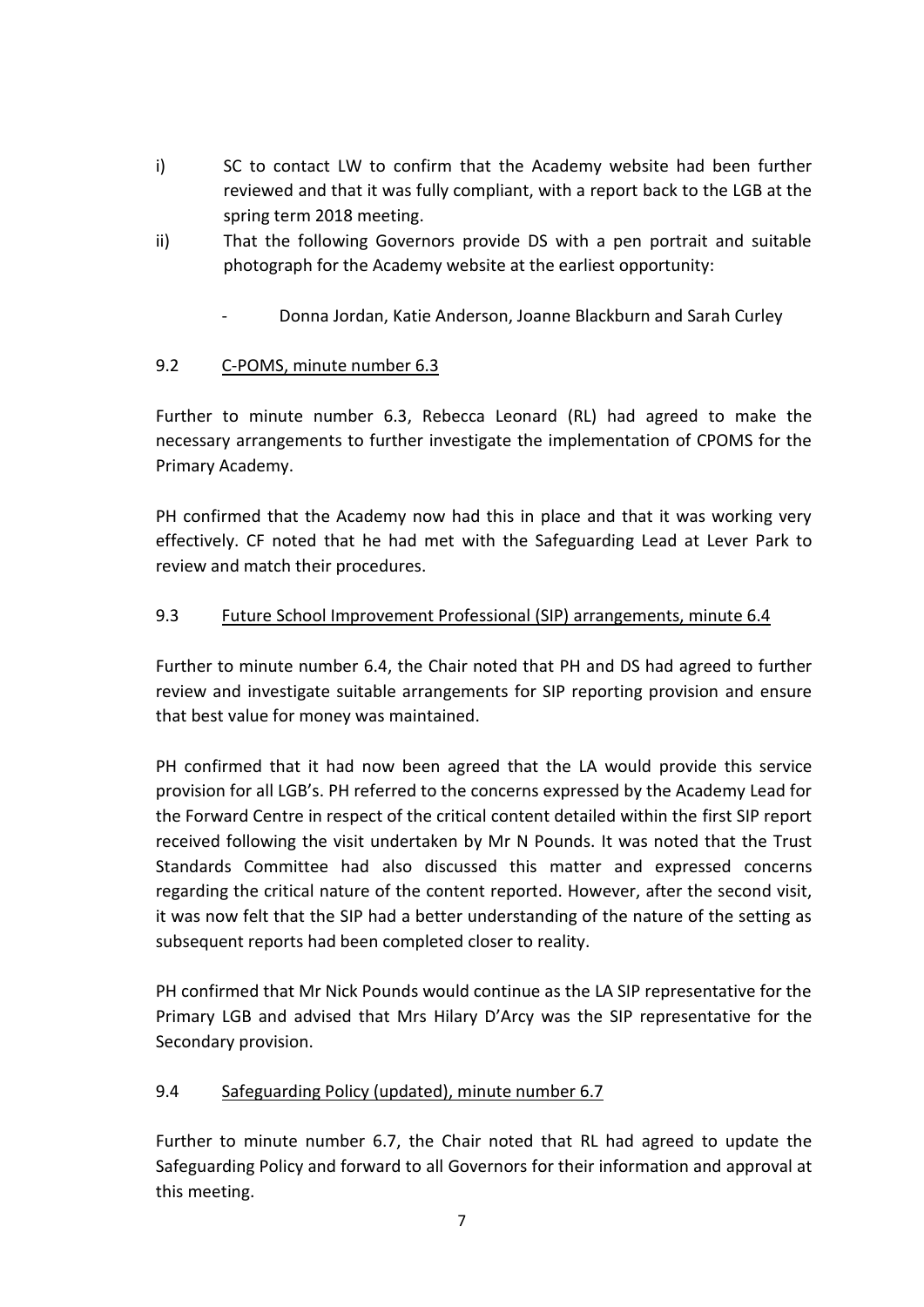PH confirmed that this had been updated but since then, the policy had recently been further updated by the LA and only very recently uploaded to the Extranet for schools to review.

PH confirmed that a review of the newly revised policy would be undertaken and brought to the Spring Term 2018 LGB meeting for Governors approval.

SC expressed concerns of the timings of the meetings and the need to ensure that the policies in place had been reviewed in time to be approved. SC suggested that future autumn term meetings be after half term to take account of these updates as many LA Policies were only released for schools to review in October.

The Clerk asked if this policy was to be approved by the Trust or by each of the LGB's.

PH stated that he thought this was a Trust wide Policy. It was noted that there were around 55 Trust wide policies and 10 LGB Policies. A Policy review schedule had been compiled to ensure that all Policies were reviewed and approved appropriately by the Trust. Other local policies that were more relevant to each individual setting would be approved by each LGB as required.

Governors discussed the current Safeguarding Policy in place noting that this had been approved by The Trust so at least the LGB were covered until the Academy Leads had reviewed the updated version and it had been approved by the Trust.

**Action:** PH/Academy Lead's to review the updated Safeguarding Policy for approval at Trust level, with a report back to the LGB as appropriate.

# 9.5 Business Continuity Plan, minute number 8.1

Further to the last meeting it had been agreed that RL/DS would undertake an investigation to determine whether it was the responsibility of the Trust or individual LGB to compile a suitable Business Continuity Plan. DS confirmed that the Business Continuity Plan had been approved at Trust level.

# 9.6 Health and Safety Report, minute number 8.4.1

Further to minute number 8.4.1 in respect of seeking a defibrillator to be kept on site, DS reported that due to the cost he was seeking other ways including the use of external funding. This matter would continue to be pursued.

**Action:** DS to continue to pursue affordable means of obtaining a Defibrillator.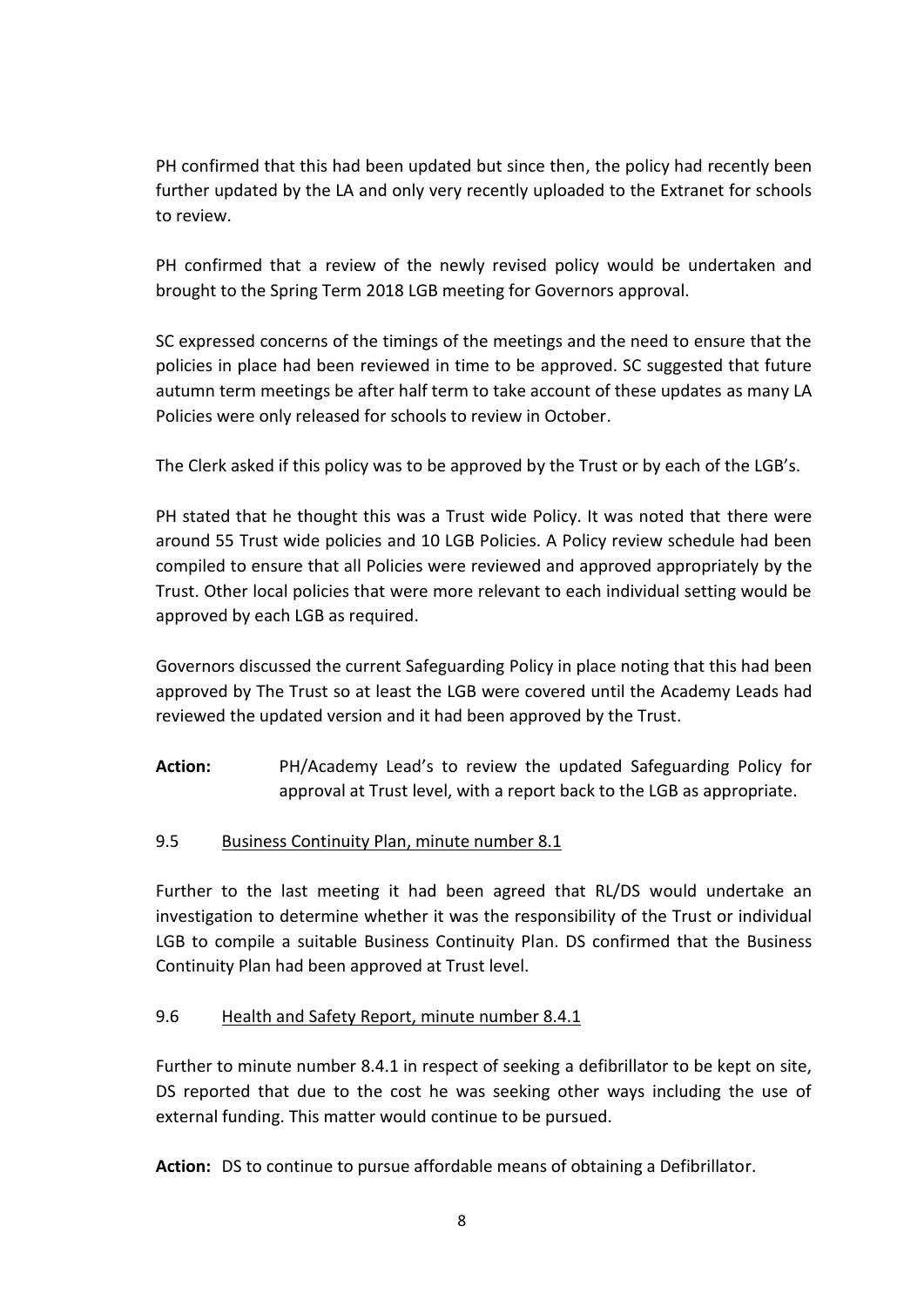Further to minute number 9 of the last meeting, in respect of the Health and Safety report for the Forwards Centre, CF and LB confirmed that HEP B injections were still only being offered as required, following specific incidents.

Governors discussed if it was better to offer the Hep B injection to all staff, across the Board, in advance of an incident occurring given the nature of each setting; it was realised that these came at a cost. DS noted that the cost was not a problem in relation to staff safety.

Governors were informed that DS was to attend an Academy Management team meeting on Friday 13 October 2017 and would raise the matter with them and seek their views.

Governors felt that an expression ought to be put to staff, noting that due to the nature of each setting the injection was advisable, but that it was not compulsory to receive the injection and that each member of staff's decision would be respected. DS noted that if approved, the arrangements for administering the injection would be made through Public Health.

JB noted that she felt under the circumstances prevention was better than cure and that it was wise to have the injection in advance of any incident. PH noted that there was currently a focus on the health and wellbeing of all staff and agreed that it was a good idea to pre-empt the situation and offer the Hep B injection too staff in advance.

# 9.7 Parent Questionnaires, minute number 9.8.1

Further to minute number 9.8.1. SC noted that JB had agreed to undertake an analysis of the responses received together with support from CF and LB from the recent circulation of parent questionnaires.

CF reported that an analysis had not been undertaken due to the low response received. It was noted that it was intended to undertake this process again and hoped for a better response. CF further noted that once this had been completed he would contact JB to assist with the collation and responses made to parents. LB noted that it may be more effective if JB, Parent Governor liaised with Parents in respect of the responses received to enable a more open and transparent answer from Parents.

LB/CF confirmed that a report in respect of the outcome would be made at the Spring Term 2018 meeting.

DS noted that it would be useful to have a Parent view on the website. JB agreed to assist DS in this area.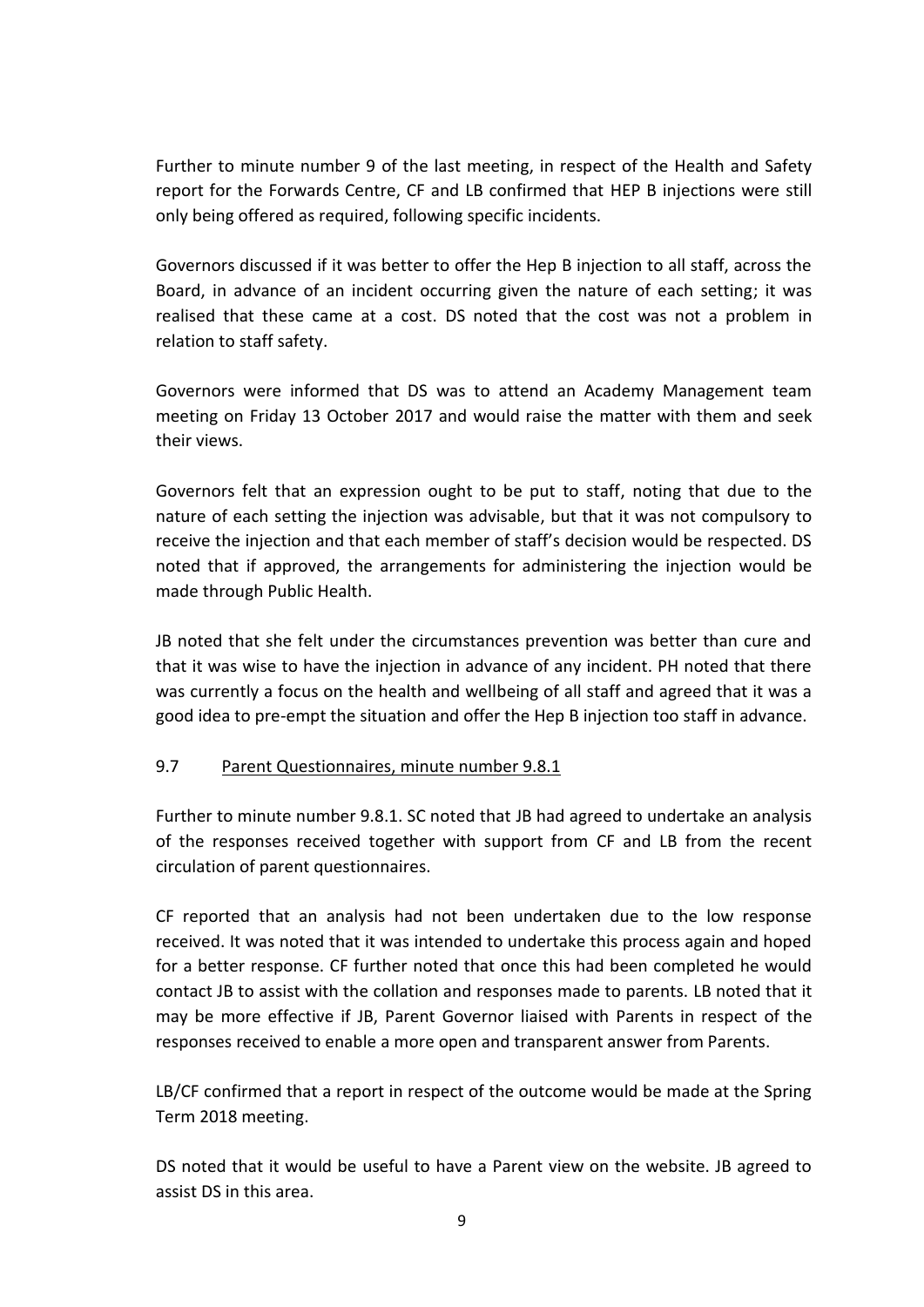#### **Action:**

- i) CF/LB to undertake a repeat process of circulating questionnaires to parents/carers
- ii) JB to assist with the collation of the responses and contact any families in relation to their responses.
- iii) DS to liaise with JB to include a 'Parents View' of the provision on the Academies website following discussion with JB.

# 9.8 Protocol/Offer, minute 9.8

Further to minute 9.8 of the last meeting, PH reported that he had met with the Academy Leads to discuss the protocol/offer for the Primary LGB and that a review of the 'offer' across the whole Trust was being undertaken.

Governors were informed that a review of the 'core purpose' of the Primary Youth Challenge was also required to determine what was required to enable success. PH had met with staff and shared provision maps and the Pathway offer asking them what they felt was required in order to 'make a difference' as the link between school and social exclusion.

PH referred to a report that had highlighted the need for alternative provisions to firmly establish what success looked like in real terms. Therefore work was currently being undertaken to establish:

- the core function
- the offer
- the strategies required to enable success

SC Referred to link Governor roles, linking into KPI's and the need for clarity of 'the offer' as soon as possible, to enable Governors to undertake their monitoring role effectively, to cross reference and offer suitable challenge as a 'critical friend' and provide reports to the LGB. This could not be undertaken without knowing or being clear what the 'offer' was.

A Governor discussed the 'purpose' of the Primary Provision noting that it wasn't just about academic success it was also about providing stability in a nurturing environment and instilling a sense of belonging and confidence in the children to ensure that they felt secure. In many cases pupils felt very isolated and alone and it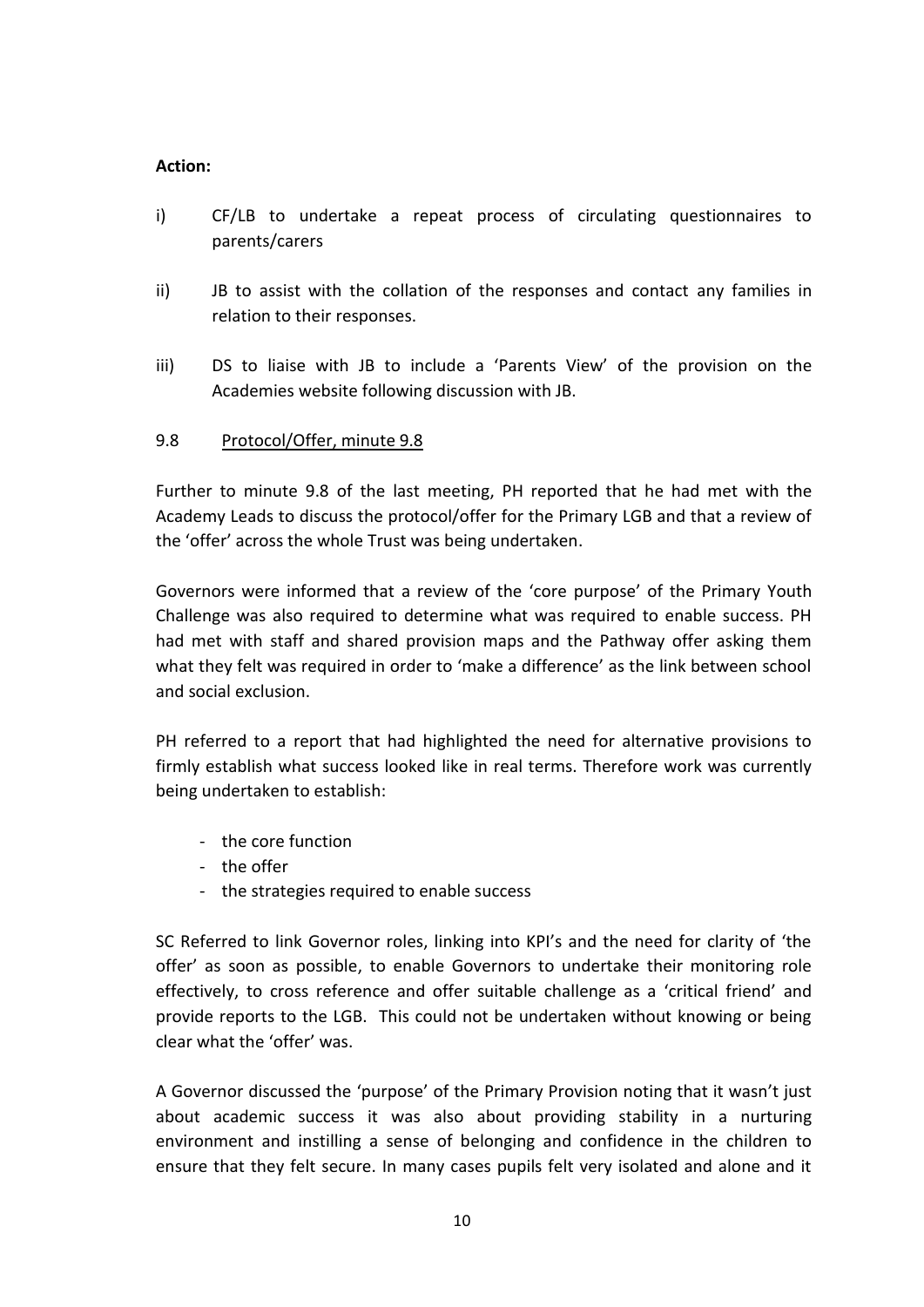was about putting the strategies and support in place to make what seemed to be 'a black and white child, more colourful'.

**Action:** PH to circulate copies of the Pathway Offer and Provision Maps to all Governors at the earliest opportunity and confirm what the 'offer' was to enable more effective Governor monitoring.

### **10. NOTIFICIATION OF ANY OTHER BUSINESS**

There were no items of 'Any Other Business' reported.

### **11. NOMINATED GOVERNOR REPORTS**

#### 11.1 Chairs Briefing

In the absence of an elected Chair at the time of the briefing, the Clerk reported that she had attended the autumn term Chairs' Briefing meeting held on Monday 25 September 2017 where the following issues had been highlighted:

- Autumn Term Meeting Updates as presented within the current agenda
- School Governance Constitution Guidance 2017 The changes related to maintained schools and not Academy settings where Governing Boards were being given the power to remove elected Parent/Staff Governors
- Exclusion from maintained schools, academies and PRU Guidance 2017
- Supporting Your Team DfE Competency Framework for effective Governance

# 11.2 Bolton Governor Conference: Positive Futures for Children and Young People

The Clerk reported that the Governor Services Team were to hold their annual Governor Conference on Saturday 4 November 2017 from 8.30am until 2.30 pm at the Mercure Bolton Georgian House, Blackrod, with the theme of "Positive Futures for Children and Young People"

Due to demand on previous conference place, the conference would be held at this venue in order to accommodate a greater number of delegates.

Simon Ward, a Senior Educational Psychologist from The Wirral would provide the key note speech and a suite of workshops would be provided based around the conference theme.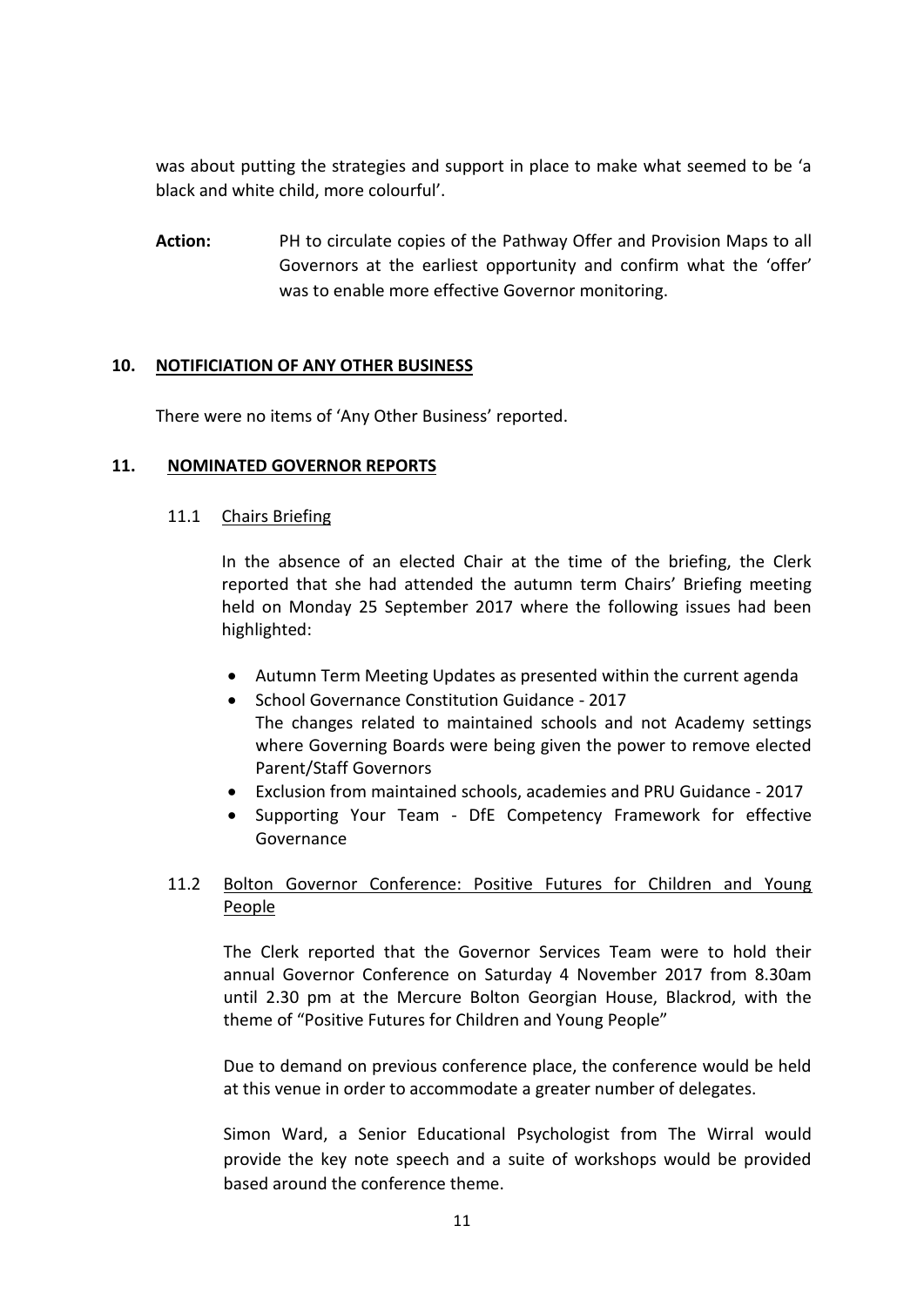The Clerk advised that Governors were able to book their place on the conference via the Governor Exchange website.

KA expressed an interest in attending and agreed to make the necessary arrangements to book on.

**Action:**KA to book onto the conference at the earliest opportunity.

### 11.3 Primary Partnership Governor's Report

The Clerk noted that this item had been inadvertently missed off the agenda. KA, the nominated Partnership Governor had been unable to attend the Partnership Meeting held on Monday 9 October 2017. The Clerk therefore reported that the following matters had been highlighted:

- Primary Fair Access Protocols & Permanent Exclusion Provision Presentation made by Jane Hampson
- Bolton's School Results Data Presentations made by:
	- Sue Morse, Primary School Improvement Team
	- Anna White, Secondary School Improvement Team
- Changes to Physical Education Funding Presentation made by Nick Pounds, LA School Improvement Professional

#### 11.4 Link Governors Report on Training / Recent Training undertaken

The Clerk reported that the 2017/18 Governance Training Programme was now available on the Governor Exchange. Two copies of the programme were tabled for Governors review, information and retention in school. It was noted that a copy of this had also been emailed to all Governors with the agenda papers.

The Clerk reported that there were a number of new training opportunities available in the programme to assist governors in their role, taking into account national initiatives and changes in legislation.

RL, Link Governor was not present at the meeting to report on any training undertaken by members of the Governing Board.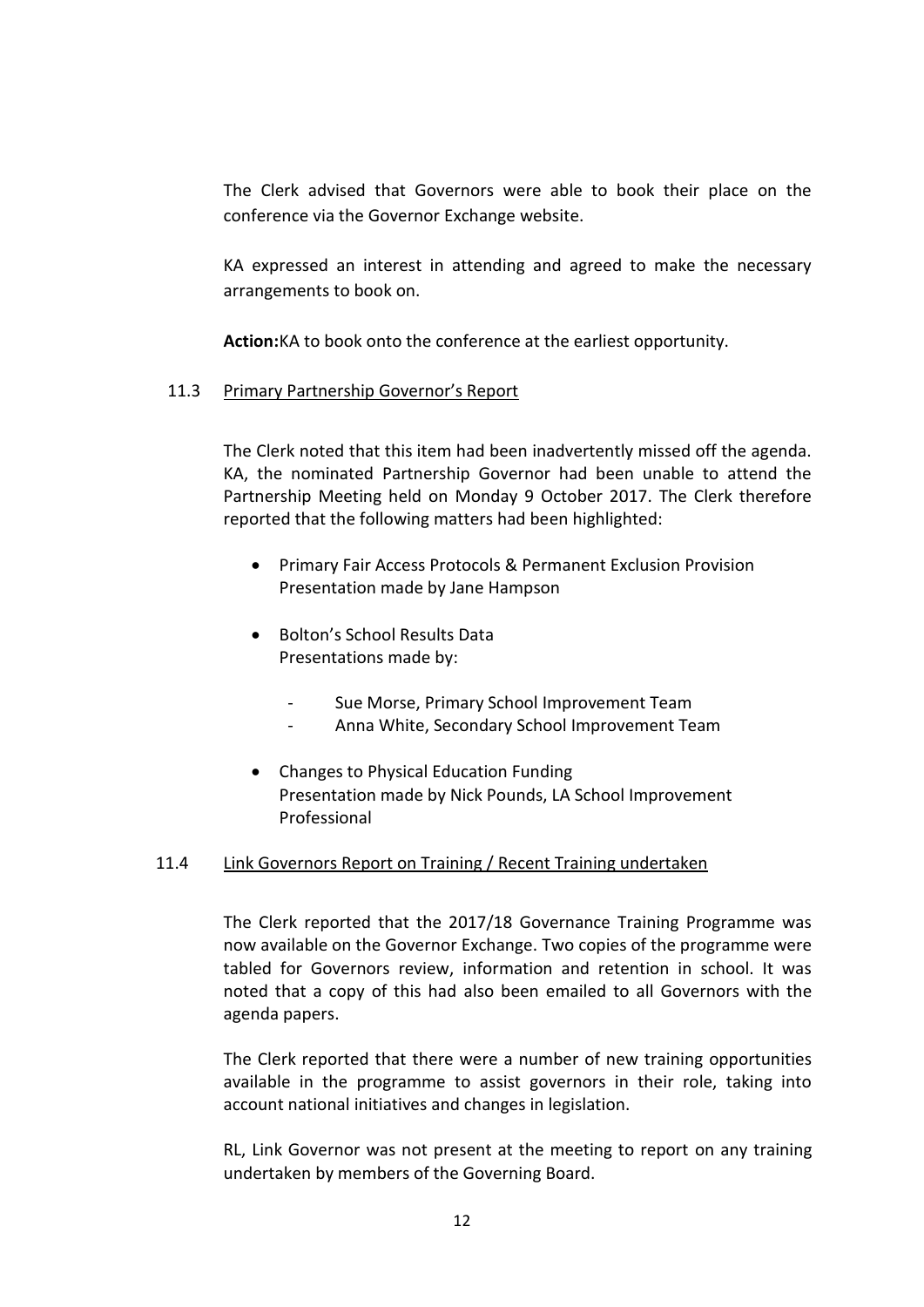KA asked if this training programme linked into the recent skills audit that had been undertaken. DS explained that the training opportunities available in the programme linked closely to the outcome of the skills audit.

Governors were encouraged to access any courses that were relevant to them in order to increase the skills of the Board. This matter was an item for further discussion later in the meeting.

#### 11.5 Nominated Link Governor Reports

SC confirmed that there were no Governor reports to present at this time. SC referred back to previous discussions in the meeting that related to Governor Visits and the need to establish a 'core purpose' and 'the offer' of provision to enable the link Governors to undertake their monitoring role more effectively.

It was noted that arrangements were required to be made for the following link Governors to visit their link area of the provision in the near future and that reports would therefore be provided at the Spring term 2018 meeting:

- SC and LW to review pupil outcomes and Teaching and Learning (meeting already arranged with CF for 16 October 2017)
- KA To make arrangements to review the SEN provision

It was noted that Gemma Morris had been assigned to Health and Safety before her transfer to the Secondary setting and therefore a replacement link Governor for this very important area, would be required.

Further to the minutes of the last meeting, the Clerk noted that it had been reported that other key monitoring areas including Sickness Monitoring, Attendance and the Grievance Procedure would benefit from an appointed link Governor.

PH noted that this matter would have to be deferred to the Spring Term 2018 meeting when it was hoped that there would be a full complement of Governors on board.

#### **12. ACADEMY LEAD REPORTS TO LOCAL GOVERNORS**

A copy of the Academy Leads report for:

- i) The Forwards Centre
- ii) Primary Youth Challenge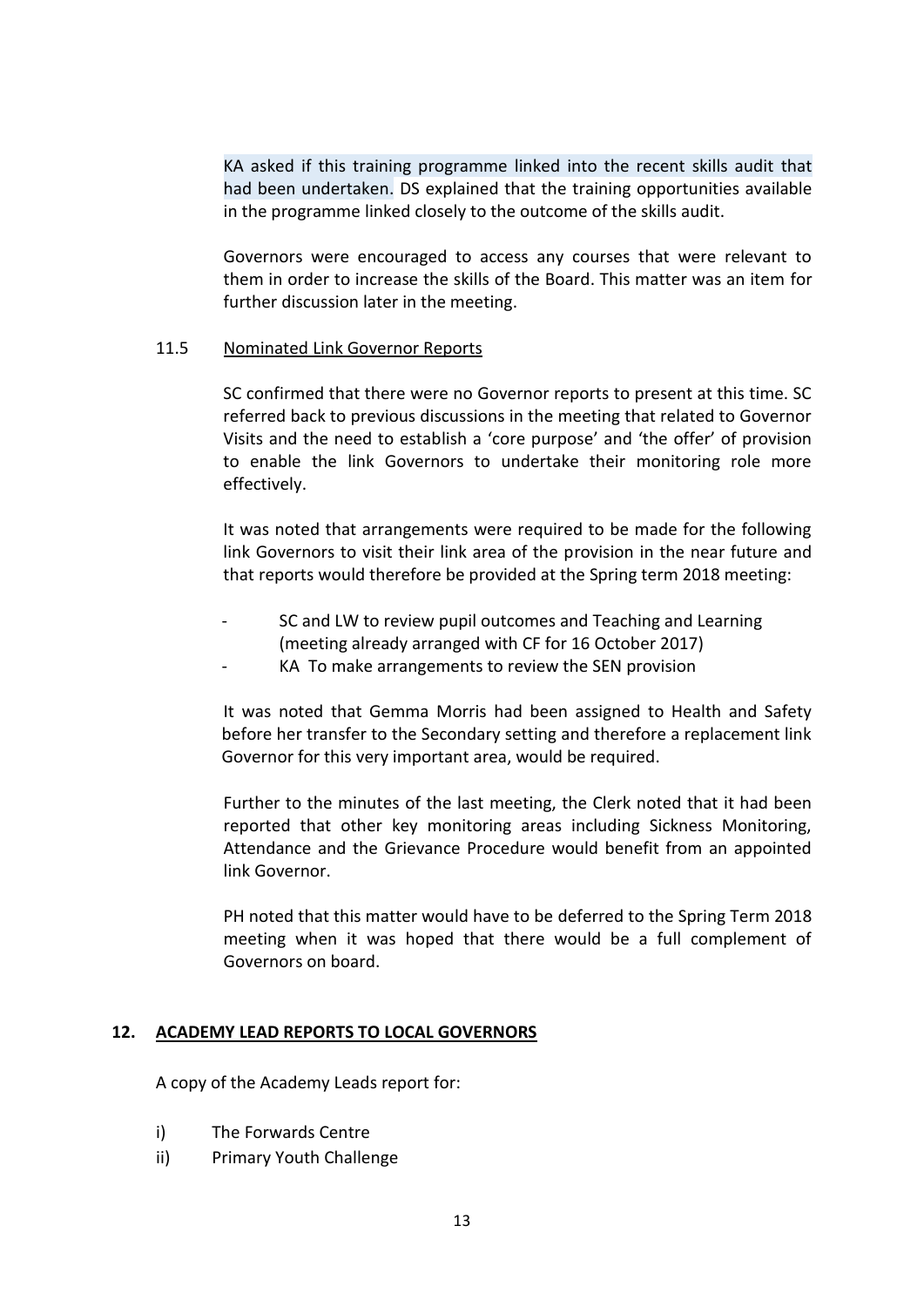had been circulated with the agenda papers for Governors review and information.

The Academy leads were requested to present their reports to the Local Governing Board as follows:

# **Forwards Centre**

CF presented his termly report to the LGB. The circulated report gave an in depth report of the following areas:

- Capacity and Pupil Movement
	- Termly intake Total Pupil numbers
- Safeguarding
- Live list
- Health and Safety
- Pupil Outcomes
	- Academic
	- Attendance
- Pupil Behaviour
- Quality of Teaching
- Pupil Destinations
- Personnel
- Curriculum
- Stakeholder Feed back
- Looked After Children
- Children Missing Education
- Report on Impact on Performance Management

Governors were guided through the report with questions invited.

Aspects of the report were highlighted and further information given as follows:

# Safeguarding

SC referred to the detail provided in respect of the DfE 'Deep Dive' exercise and asked CF what this involved. CF explained that he had taken part in a DfE exercise in respect of the 'Prevent Strategy'. He had attended a focus group where discussions were undertaken how the Prevent Strategy was relevant to alternative provisions. CF explained that the discussion was very varied with members from a wide range of alternative provision settings took part each with a different view and experience to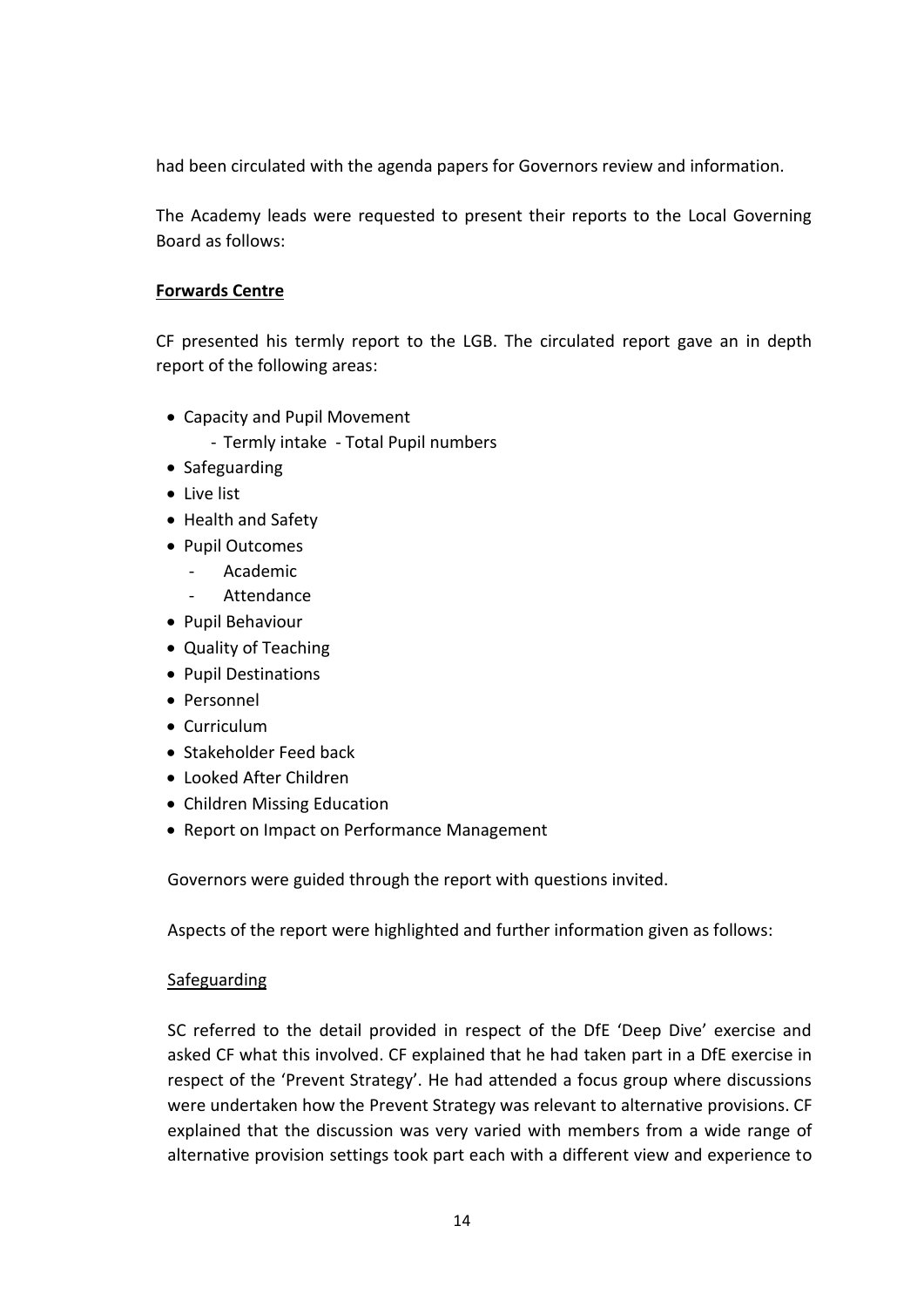share of their own provision. It was noted that the demographics of some areas made their communities feel very displaced.

CF noted that the information shared had been very useful in raising awareness of how issues that related to radicalisation related to the pupils attending the BIT Primary settings.

### Pupil Outcomes

SC referred to the information provided in respect of pupil outcomes. It was felt useful to include the detail explaining that 'it was not possible to accurately compare the progress of pupils in this school setting with pupils in other schools nationally'. It was felt that this was a good way to show that this type of setting was unique.

### Stakeholder Feedback

CF explained that every two weeks staff members held a parent/carers group giving parents/carers the opportunity to come together to share their own specific situations/issues. It was a very supportive group intended to help parents/carers feel less isolated and gave them an opportunity to share their 'stories'/situations. There had been some very positive comments made from some attendees giving overwhelming praise to the group and the support that was offered.

A Governor referred to a statement made earlier in respect of children being 'Black and white pupils who become colourful' when they feel safe, secure and included in certain settings. It was noted that this statement also related to parents and carers who could often feel very isolated. CF agreed noting that it was felt that genuine support was given from all parties in this forum.

#### Performance Management

CF confirmed that the process of performance management of all staff including support staff had been completed. It was noted that the impact of performance management had been strong over the past academic year and had been linked into the centre priorities which translated into improved teaching, learning and strong academic progress as the year developed.

Governors thanked CF for his extensive and very informative report.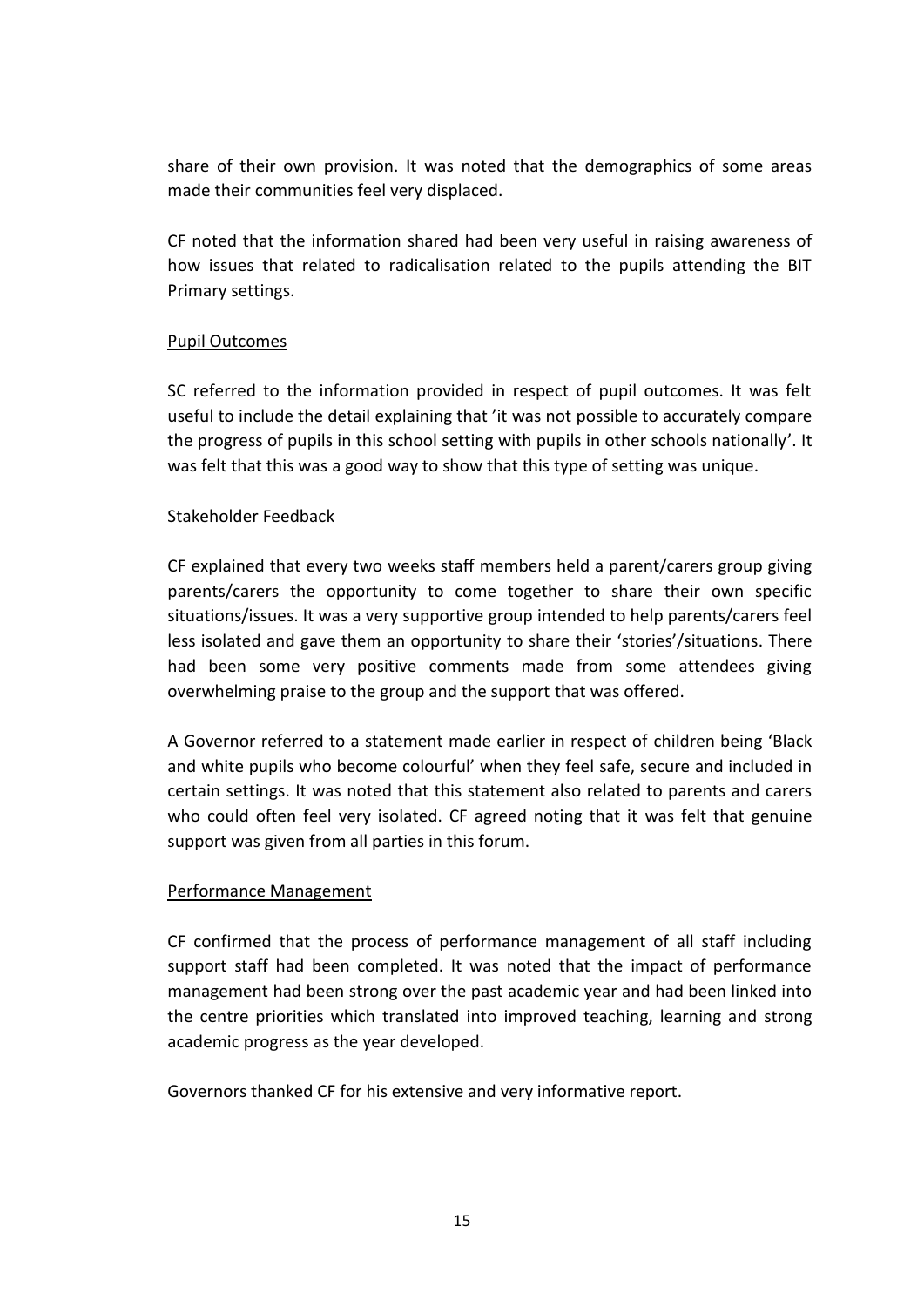### **Youth Challenge Report**

LB presented her termly report to the LGB giving an in depth report of the following areas:

- Capacity and Pupil Movement
	- Summer term 2017 Termly intake Total pupil numbers
- Pupil Destinations
- Safeguarding
	- Primary Safeguarding List
- Health and Safety including First Aid training and Evacuation/Invacuation drills
- Pupil Outcomes
	- Academic
	- **Attendance**
	- Whole cohort ECM Improvement Sept 2016/17 (28 Pupils)
- Pupil Behaviour
	- Behaviour RAG Data
	- strategy use 2016/17
	- exclusion data 2016/17 (8 pupils)
- Quality of Teaching
- SIP Reports
- Personnel Issues
- Curriculum
- Stakeholder satisfaction data
- Parent questionnaire analysis April 2017 July 2017 (10 pupils)
- Pupil Survey Analysis April 2017 July 2017
	- Schools Data April 2016 July 2017
- Looked After Children
- Children Missing Education
- Report on Impact on Performance Management

Governors were guided through the report with additional information and discussion being made in respect of the following areas; questions were also invited:

# Capacity and Movement

PH asked LB if the 'carousel' of varying pupil numbers was difficult to manage or if a more static approach was preferred.

LB explained that she was not always able to take pupils as immediately as was required due to the processing of the relevant paperwork and current process that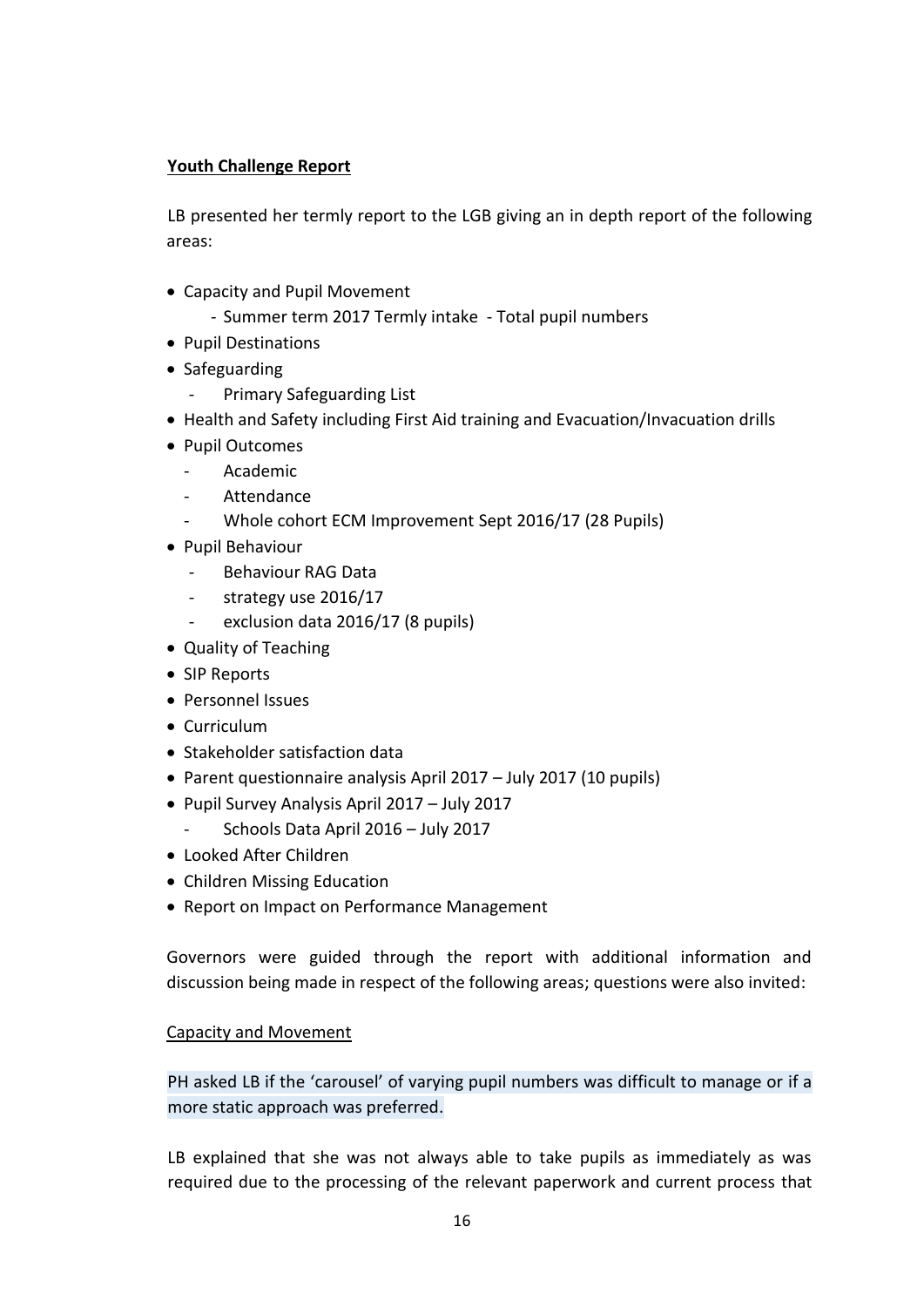was to be adhered to. Sometimes pupils stayed a lot longer than was expected resulting in a shortage of places.

PH noted that he was to attend a meeting with the LA in respect of the SLA provision for the whole of the BIT and the pupils entry/exit arrangements was an item of discussion on their agenda as this seemed a Trust wide issue.

CF discussed the current arrangements noting that ideally, he would like to see a child placed at the PRU for 2 terms and if longer was deemed to be required that they be referred back to a panel for an extension to be requested. This way the LA may realise the extent of their needs.

Governors discussed capacity and pupil movement at length noting the issues that were presented under the current entry/exit arrangements. LB referred to pupils that were diagnosed with SEN following their review. It was noted that due to paperwork delays and the current processes in place, these pupils ended up staying with the Primary Youth Challenge and subsequently and moving on to the Forwards Centre, when they clearly ought to be attending a special school; this ultimately affected the 'live list' as highlighted within her report.

SC explained to Governors that the process for a child receiving 'a statement' for SEN' took around 20 weeks; evidence to support the application of a statement had to be collated during the 2 terms prior to that. It was noted that during this time the pupils still require additional support.

SC concluded that discussion by suggesting that this be an item for wider discussion and maybe best directed to a working party. PH suggested that he arrange a meeting with the Chair/representative of each of the LGB's to further discuss following his Capacity/movement meeting with the LA on Monday 16 October 2017. This was agreed.

**Action:** PH to convene a meeting with the Chairs/representative of each LGB (after his meeting on 16.10.17 with the LA) to further discuss the issue of capacity and movement with a report back to the LGB at the spring Tem 2018 meeting.

#### Performance Management

It was confirmed that the performance management process had been undertaken for all teaching staff and primary leads, in line with statutory time scales.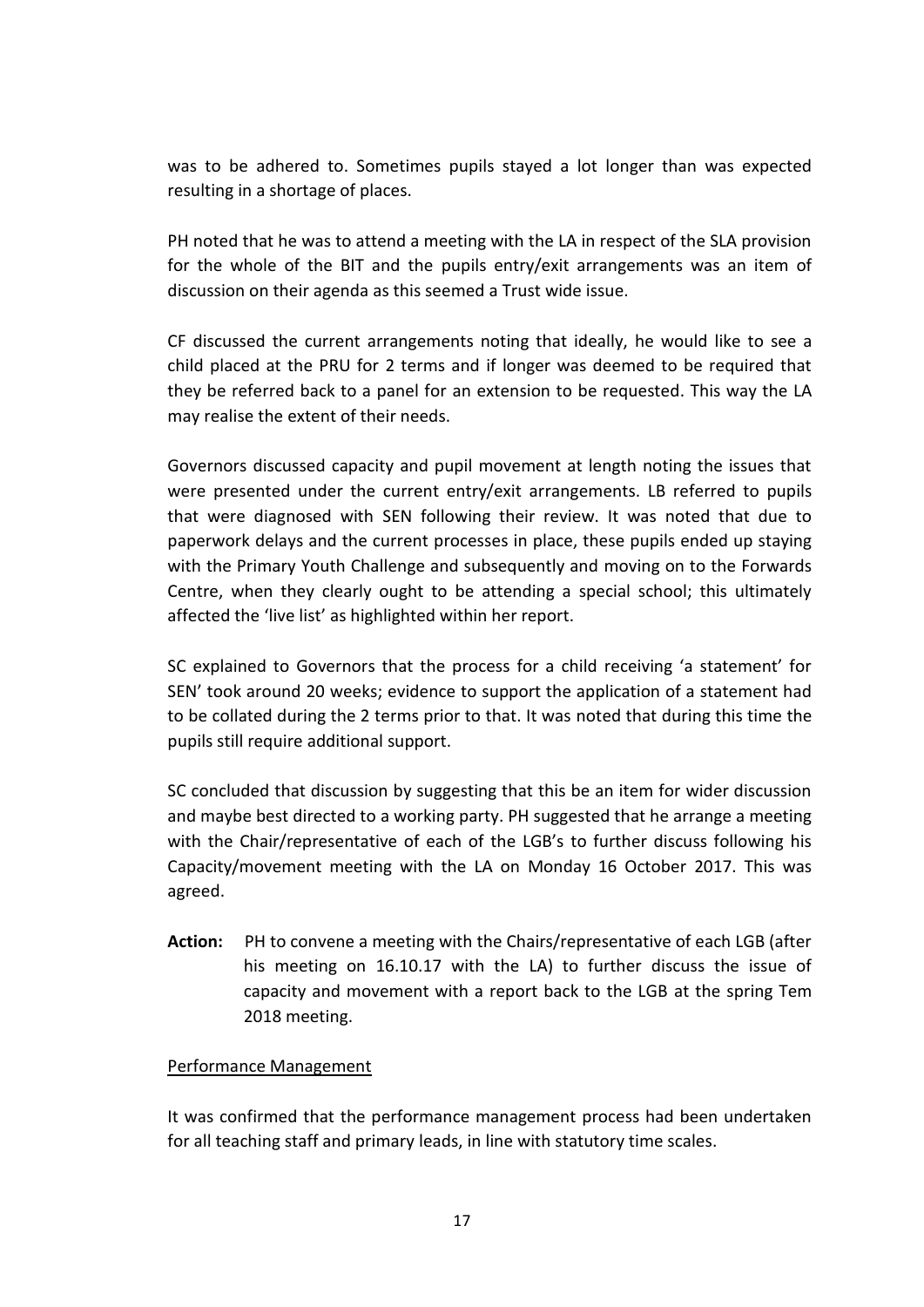# 12.1 Review and Approval of the Academies Self-Evaluation (SEF) and Improvement/Development Plan (SDP)

The Chair confirmed that the progress of the SEF/SDP for both the Primary Youth Challenge and the Forwards Centre was detailed within each of the Academy Leads Reports.

**Agreed**: That the progress on the Primary Youth Challenge SEF and The Forwards Centre be received and noted.

# 12.2 Termly Evacuation/Invacuation Procedure

The termly evacuation/Invacuation procedure for the summer term 2017 for both settings had been included within each individual Academy lead's circulated reports

Governors were assured that a successful evacuation/Invacuation drill would be carried out during the Autumn term 2017, with a report back to Governors at the Spring Term 2018 meeting.

# 12.3 Visit by School Improvement Professional (SIP)

# 12.3.1 Forwards Centre

A copy of the report following the SIP visit held on 15 June 2017 had been circulated with the agenda papers for Governors review and information.

SC commented that she liked the style of the report noting the recommendations and improvements to be made. CF agreed that he was happy with the style and detail of the report provided.

# 12.3.2 Youth Challenge

A copy of the SIP reports following the summer term visit on 14 June 2017 and more recently on 22 September 2017 had been circulated to all Governors.

LB commented that she also liked the style of the report and was happy with the details and content recorded.

# 12.4 Termly report on Children Looked After

# Forwards Centre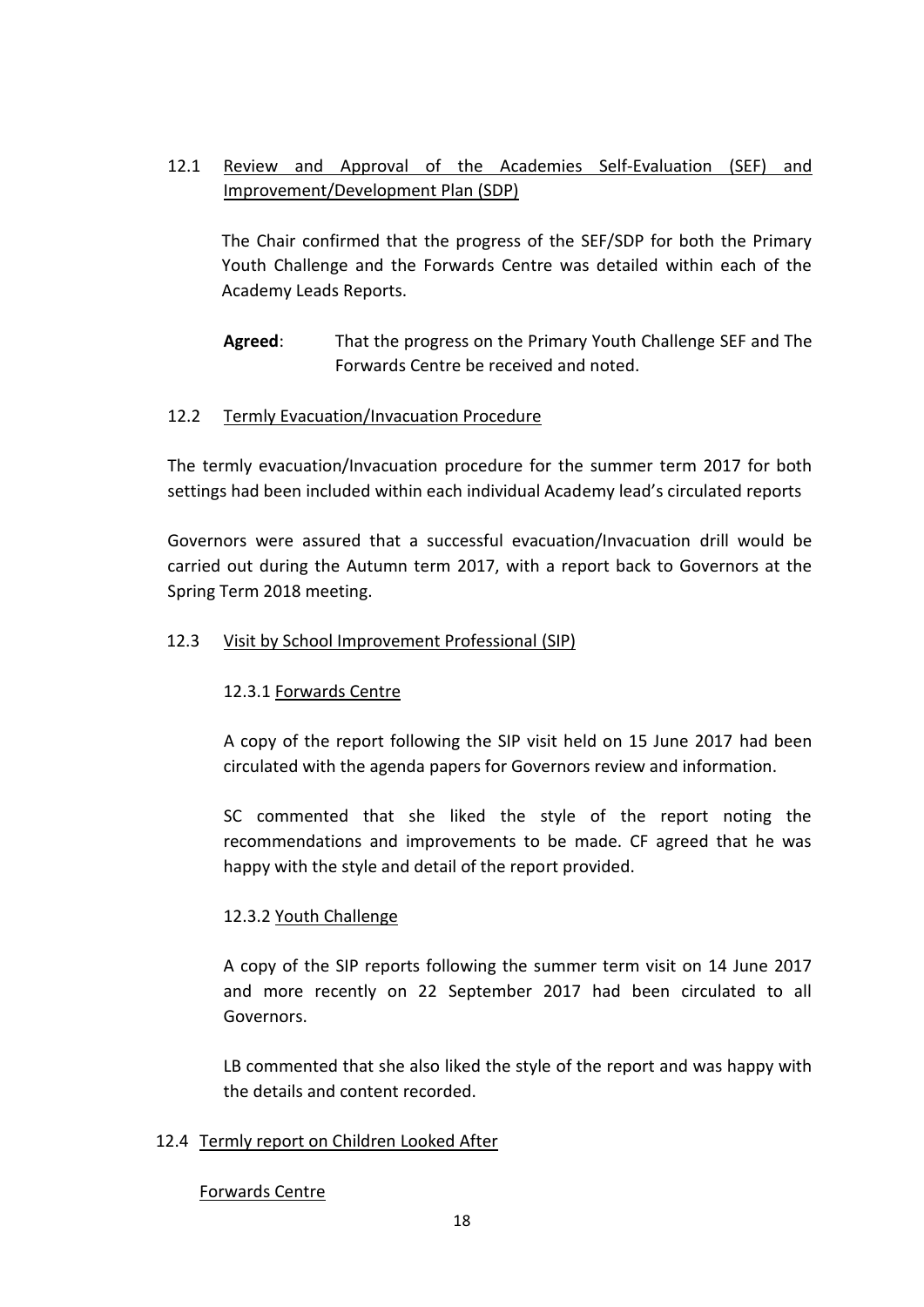CF confirmed that a report in respect of the six 'children looked after' during the summer 2017 term had been given as part of his circulated reported. It was confirmed that each child were appropriately monitored using PEP and statutory meetings.

CF reported that there were now currently three children looked after on roll and that the necessary support packages were in place with the relevant feedback being given at the academies weekly pastoral meeting.

### Primary Youth Challenge

LB confirmed that there were no 'children looked after' on roll at the Forwards Centre, but if any were accepted in the future, the necessary protocols and practices would be adhered to.

**Agreed:** that the termly report on the provision for Children Looked After at both settings be received and noted.

#### 12.5 Termly Report on Attendance and Children Missing Education

Details in respect of attendance had been given as part of each Academy Leads report.

It was reported that there had been no cases of children missing education in either the Forwards Centre or the Primary Youth Challenge Academy.

- **Agreed:** that the report on attendance and 'Children Missing Education' be received and noted.
- 12.6 Pupil Premium Report 2016/17 and the Allocation for 2017/18

#### Forwards Centre

A copy of the PPG report had been circulated for Governors review and information.

12.7 Sports Grant 2016/17 and allocation for 2017/18

#### Forward Centre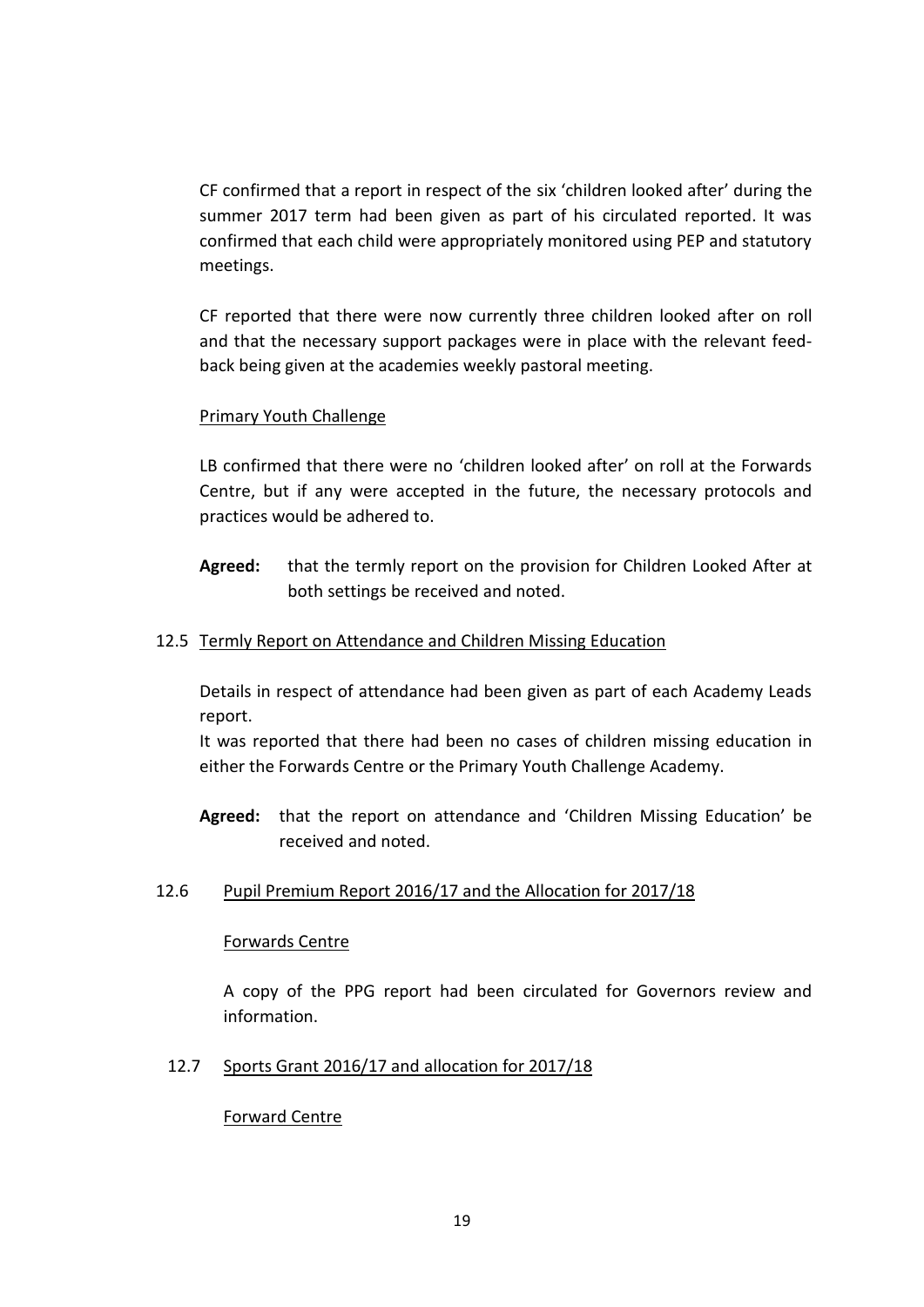A copy of the Sports Grant report had been circulated for Governors review and information. It was noted that the funding had recently increased by almost double in this area.

# **13. CURRENT FINANCIAL POSITION**

A copy of the financial report for the LGB had been circulated with the agenda papers for Governors review and information. DS noted that the purpose of the report was to give Governors details of the indicative financial outturn position for the 2016/17 academic/financial year and the budget position for 2017/18.

The report outlined the following:

- Anticipated financial outturn for the trust
- An analysis of the position of each individual Academy
- A report highlighting the approved budget from September 2017 to August 2018

DS referred Governors to page 2, table 1 – Anticipated financial outturn 2016/17. Governors were informed that there was a financial deficit of £444,000. It was noted that this had been the subject of many conversations with the LA who were the predominant funder for the Trust.

DS noted that whilst the some of the academies within the Trust were in a negative situation, others were not and therefore each academy would support each other financially until the situation was resolved.

DS referred Governors to page 3, table 2, highlighting the projected financial position for each individual academy as of period 8 within the 2016/17 academic year. It was noted that:

- Youth Challenge were £148,000 in deficit
- Forwards Centre were £50,000 in deficit

DS referred to the Forwards Centre noting that the LA had 'block booked' 57 pupils places for the full year regardless of the actual numbers and therefore additional income was to be received. It was therefore felt that next year the financial situation would be better for Youth Challenge and it was hoped that a surplus would be seen within the Forwards Centre. This in turn would be used to support other areas of the Trust as required.

A Governor referred to the Young Mums Unit noting the £134,000 deficit figure.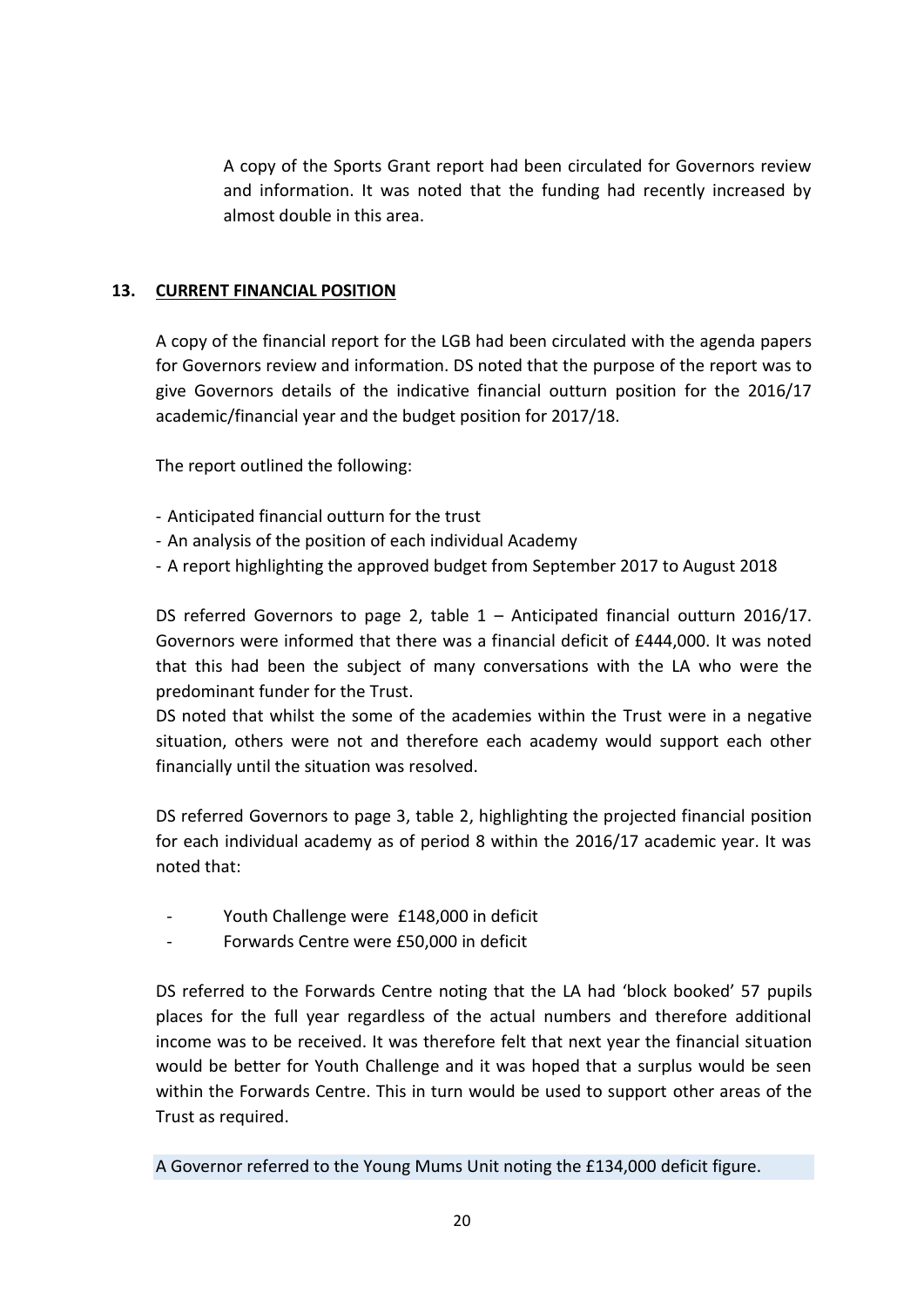DS explained that numbers had decreased over the last few years which was obviously better for the pupils, but that this had had a negative impact on budget received for that centre.

Governors were informed that the Young Mums Unit had recently been redesigned and renamed as the 'Personal Learning Centre' (PLC), still supporting young mums and also supporting pupils with behaviour issues whom perform better in smaller settings. Governors were informed that there were only 4/5 students in the Young Mums unit last year and now, due to the re-designation, there are 12.

#### A Governor asked if the 12 places were funded places?

DS explained that currently the PLC only received funding for 5 places totalling £50k plus top up funding of £12.500, dependant on the number of pupils. Obviously the number of places had now increased so this would be a question for the LA at the Capacity and Movement meeting planned for Monday 16 October 2017.

A Governor asked if the Trust could go out of borough to fill places as a means of additional income. DS explained that it was a possibility but that this was not the preferred option at this stage. It was explained that the LA currently predominantly funded the Academy and the provision was wholly intended for families in the Bolton area. It was felt that at this moment in time, the Trust had a good relationship with Bolton LA and didn't want to antagonise them by going out of borough and run the risk of having to refuse places to members of the Bolton family as a result. The key role of BIT Academy was to serve the pupils, families and schools within Bolton.

DS confirmed that the Trust and Educational funding agency were fully aware of the financial situation and accepted and recognised the necessity to work with the LA to resolve the matters of concern. There was no pressure being put on the Academy from any party to resolve the matter any quicker than had been laid out in the reports presented.

A Governor expressed concerns that the PLC academy were being expected to fund places for 12 pupils but only being in receipt of funding for 5 places. DS confirmed that this was currently the case but that any surplus made from the Forward Centre or other setting would be used to support the PLC.

DS referred Governors to the three year plan on page 5 of the report highlighting the opening reserves, income and expenditure for the next three years from 2016/17 to 2019/2020. It was noted that if the savings identified are approved then the Trust would return into a surplus position by 2019/20. However, it was expected that the Trust would return into a surplus position earlier than 2019/20 and would be quantified as soon as further funding information was available and confirmed.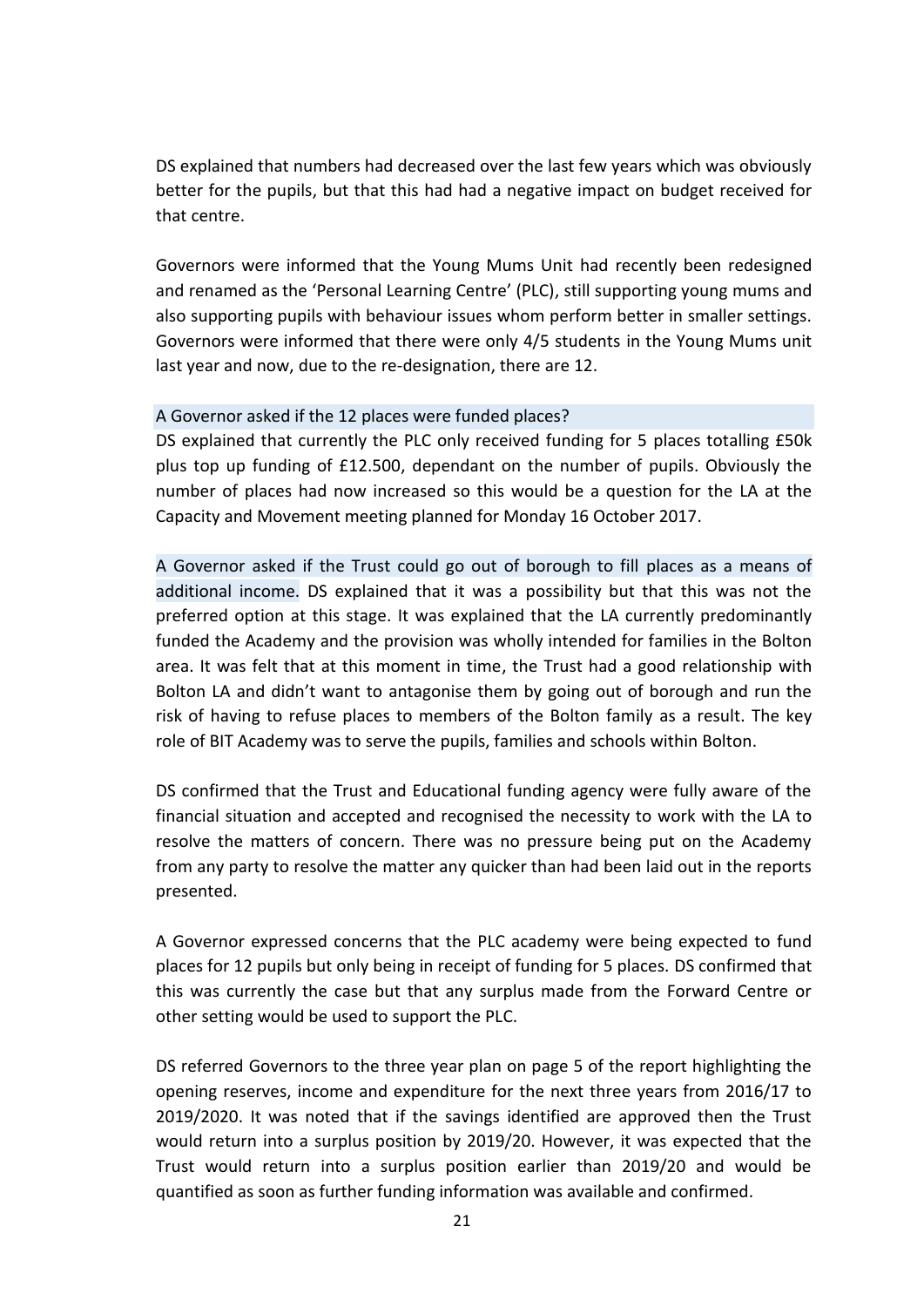Governors thanked DS for his thorough and detailed report of the Academies financial position.

**Agreed:** That Governor's receive and note the information presented within the circulated financial report.

# **14. POLICY APPOVAL/RATIFICATION**

PH referred to the Policy Schedule that had recently been compiled. It was noted that this had been discussed earlier and confirmed that a review of all Trust wide and local policies was currently being undertaken. Any policies requiring review and approval at LGB level would be presented to Governors as appropriate.

The Clerk noted the recent update to the Teachers Pay and Conditions Document resulting in updates to the Model Pay Policy, details of which had been emailed to PH and also published on the Schools Extranet site. The Clerk noted need to approve this together with the associated Managing Capability, Appraisal and Performance Management policies.

PH noted that he would contact Mary Powell to further discuss this matter and if necessary seek approval of what was required at the next Trust meeting. The Clerk noted that the briefing note tabled/emailed to PH had indicated that any deviation from the recommended pay increase ought to be submitted to HR before 3 November 2017 and as the next Trust meeting was already planned for after that date, it may require an extra-ordinary Trust meeting to be convened to further discuss this matter ahead of that date.

**Action:** PH to further discuss the recent update to the School Teachers Pay and conditions and the revised Model Pay Policy with Mary Powell and propose that the necessary approvals be made at the next Trust meeting or before/as appropriate in respect of the Model Pay Policy and associated policies as above.

# **15. GOVERNOR SKILLS AUDIT**

A copy of the results of the Governor skills audit had been circulated with the agenda papers for Governors information. It was noted that the purpose of the report was to provide Local Governing Boards with the results of a data collection exercise in relation to governor skills and the recommend an appropriate training response.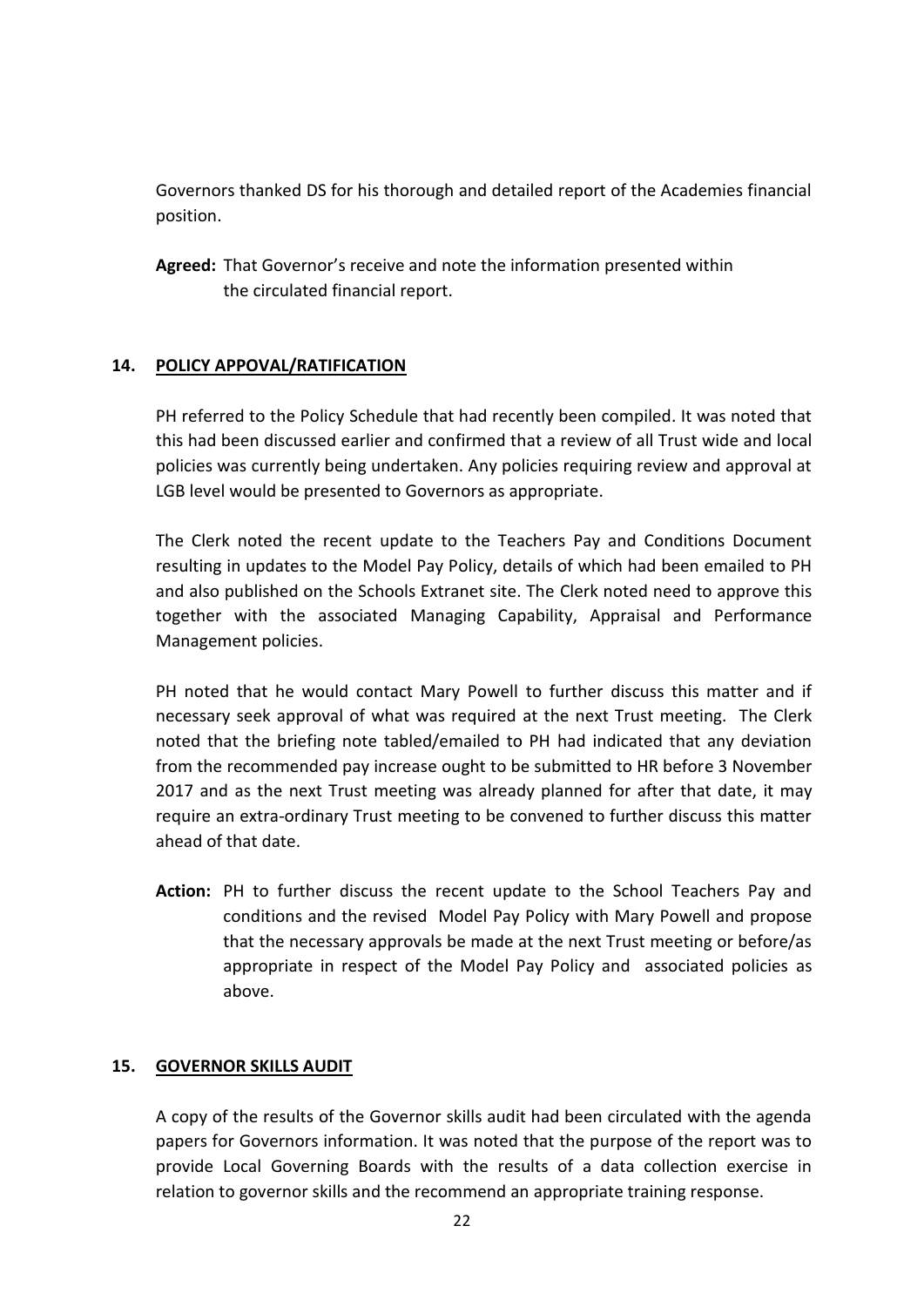DS noted that he had received responses from 15 Governors across all academies in total and had collated the results received into a report for each individual LGB.

The report outlined:

- the information received from Governors who had completed the audit
- An analysis of the information, highlighting areas where Governors may wish to strengthen their Governor Knowledge
- Training opportunities available to Governors

DS tabled a revised colour coded and anonymised analysis report. It was explained that the report gave details of the average scores for the areas listed under the following key areas that are required for effective Governance:

- Essential requirements for all Governors
- Understanding of/Experience of Governance
- Vision and Strategic Planning
- Holding the Head to account
- Financial Oversight
- Knowing your school and Community

It was noted that:

- Scores of 4-5 were colour coded in green and deemed as acceptable
- Scores of 3-4 were colour coded in amber training needing some attention in this area
- Scores below 3 were colour coded in red highlighting concerns and suggesting that there were specific training needs in this area

Governors were informed that not all Governors were required to have skills in every area and that it was more than acceptable to have a cross section of skills and abilities. It was felt that the 'ambers' were reflective of previous experience and proposed that Governors adopt a self-selection approach to training that best met their needs or **requirements** 

It was recommended that Governors note the information received and agree an appropriate Governor training programme by booking onto the relevant courses via the Governor Exchange site or by contacting Marie Foley, Governor training officer for any further information on course provision.

It was noted that this was a working document and that it would be updated as new Governors were appointed and skills achieved from any training completed.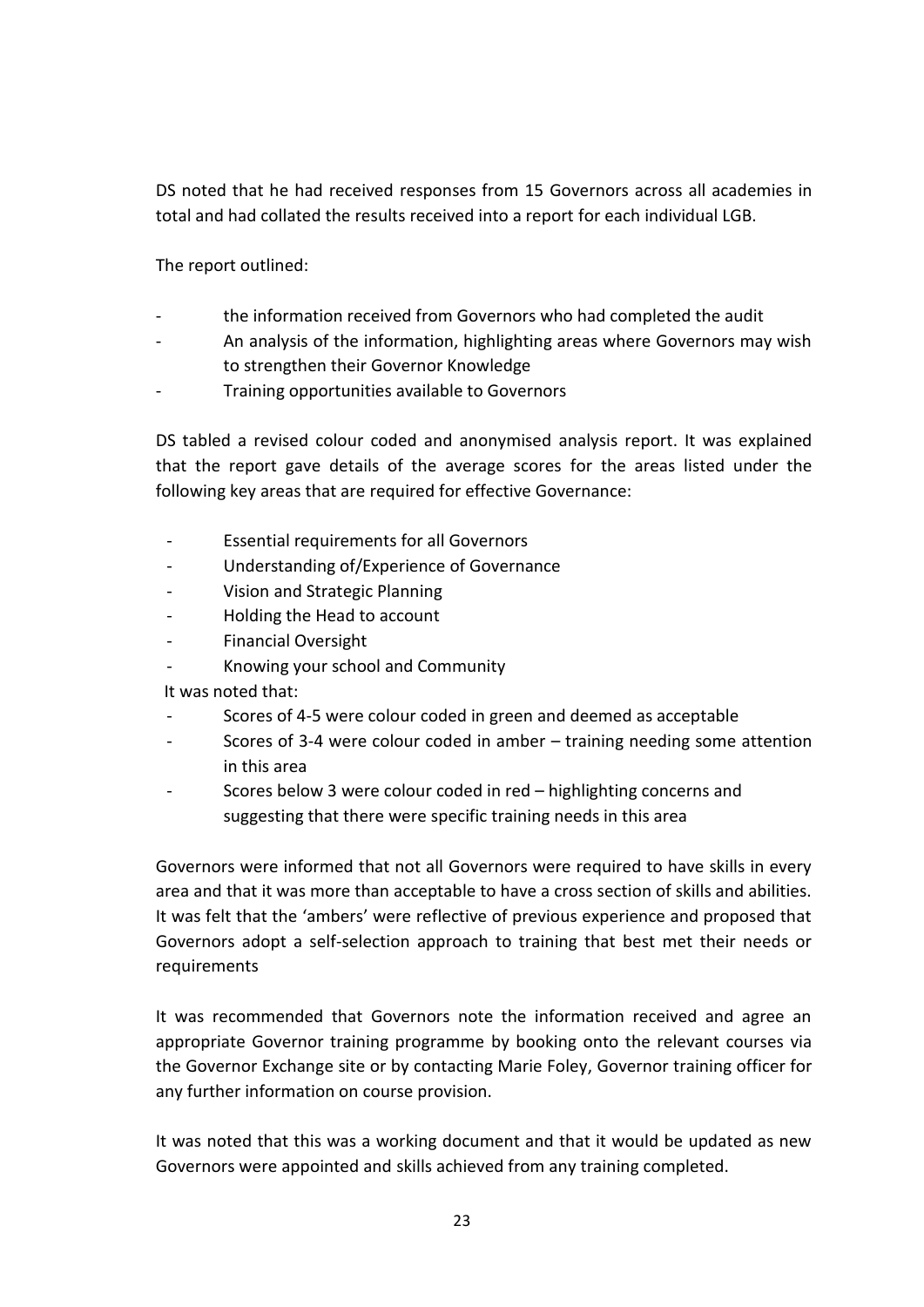DS referred to Buildings/Premises and Facilities Management training. It was noted that this was a weakness across all Academies and that the circulated programme did not cover this. DS therefore suggested that a bespoke package be arranged for training to be presented to all LGB's individually as they were unique in their own right. This was agreed.

# **Action**:

- i) That all Governors review the skills audit analysis report to determine the relevant training courses to upskill/ their needs.
- ii) That all governors review the Governance Training Guide and book on the courses required.
- iii) That Governors inform DS/Rebecca Leonard (as training Link Governor) following their completion of a course to enable a log to be kept, the skills audit to be updated and a report to be made at future meetings
- iv) That DS make the necessary arrangements for bespoke training in respect of Buildings and Facilities Management for each LGB to undertake.

# **16. GOVERNANCE SERVICES UPDATE**

A briefing note had been circulated in respect of the Governance Services autumn term 2017 updates for Governors. The report included the following key items:

# 16.1 Governance Gateway

The Clerk reported that the Governance Services Team had invested in the development of a new online service, linked to the Governor Exchange site that allowed Governing Boards and Trust Boards in the Bolton family to operate paper free meetings.

The Bolton Governance Gateway provides a secure and modern way for Governors and Trustees to access their meeting documentation on line using an internet enabled device such as a lap to-p, tablet or mobile phone.

The service would be wholly administered through the Clerking and Support traded service and would be at no additional cost to our current SLA customers.

Further information and discussion on how this could work for BIT can be found by contacting the Governance Services Department or by emailing: governance [services@bolton.gov.uk](mailto:services@bolton.gov.uk)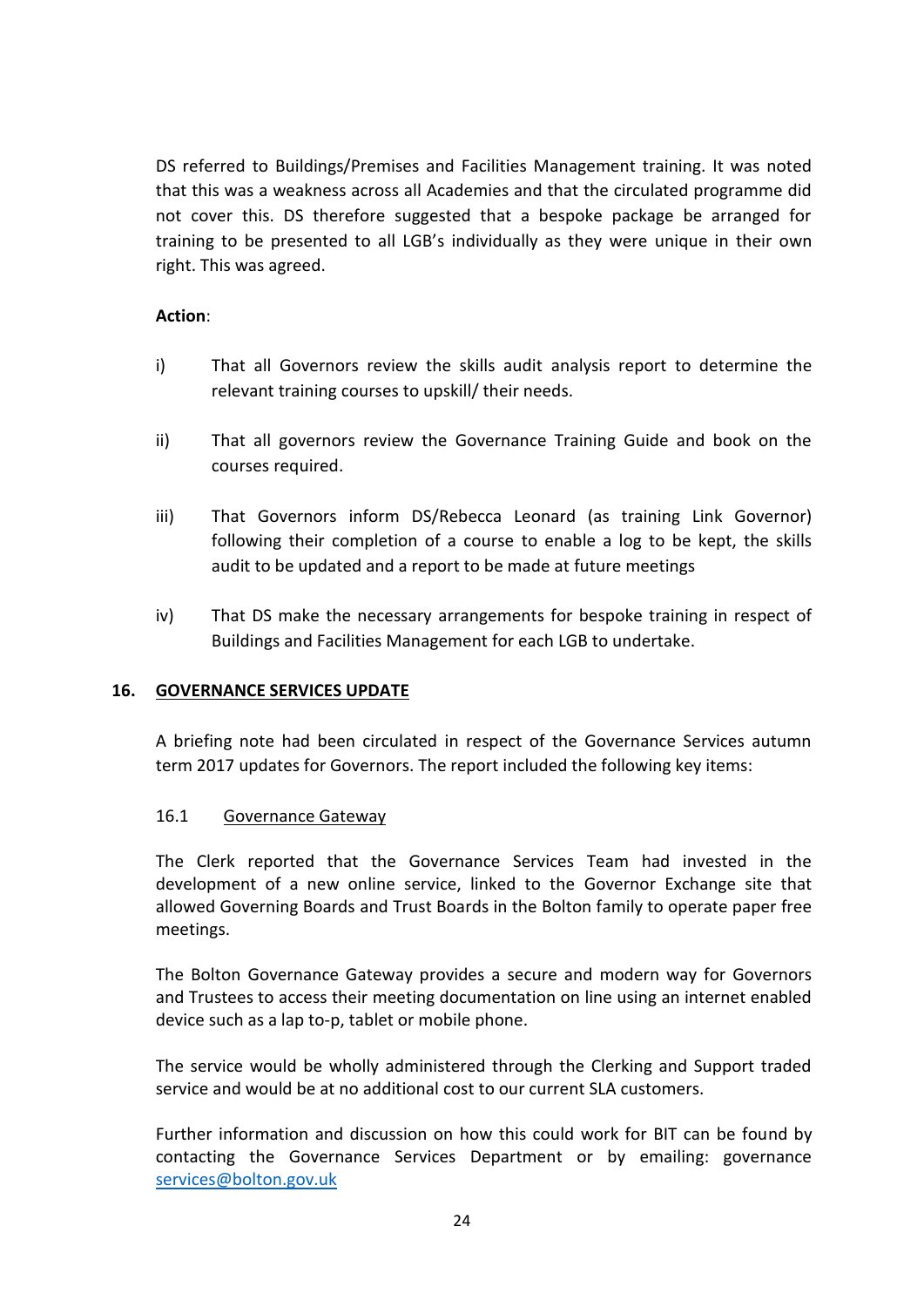PH reported that he had recently met with Mr Ashworth, Governance Services Manager whom had given a brief demonstration of the 'Gateway'. PH noted that he had been very impressed by it and would like to recommend it for use across the whole Trust.

The Clerk assured Governors that the Gateway was totally secure with all documents being uploaded in PDF format. Governors would require an electronic device to view the reports but if not all Governors had a electronic device suggested that the school display the meeting documents on a white board.

Governors discussed the benefits of accessing documentation via the Gateway. Whilst all Governors agreed that operating paperless meetings was 'the way forward' it was felt that due to the number of reports that are shared having two academies in the Primary provision that they preferred to remain with the current system to enable them to make notes on their paper copies.

**Agreed:** That the Primary LGB remain using the current method of agenda circulation and access to meeting information via email, but would give consideration to using the 'Gateway' in the future.

### 16.2 Governance Surgeries

As part of the development of services for governance in Bolton, the Clerk reported that the Governor Services Team has identified an additional means of support in order to advise and support governors, trustees and school leaders. The aim was to introduce a number of 'Governance Surgeries' drop in sessions, available for individuals or groups of governors and trustees to attend in order to receive advice and guidance on either general issues or very specific issues pertaining to their own board or school.

Depending on the area of expertise requested, the service would allocate an appropriate Governor Services Team Lead or Manager for the session.

The surgeries would be held on the last Friday of every calendar month at Bolton Science and Technology College, Minerva Road, Farnworth, BL4 0HA, during term time and office hours, however, an out of hours session could be held by special arrangement. The service would be free of charge to those schools that purchase the Clerking and Support Service Level Agreement.

The Surgeries aimed to offer a further dimension for Governors Services to develop a support network for governors and trustees within the Bolton Family and general topics would inform other sessions run by the service, for example, Chairs Briefing,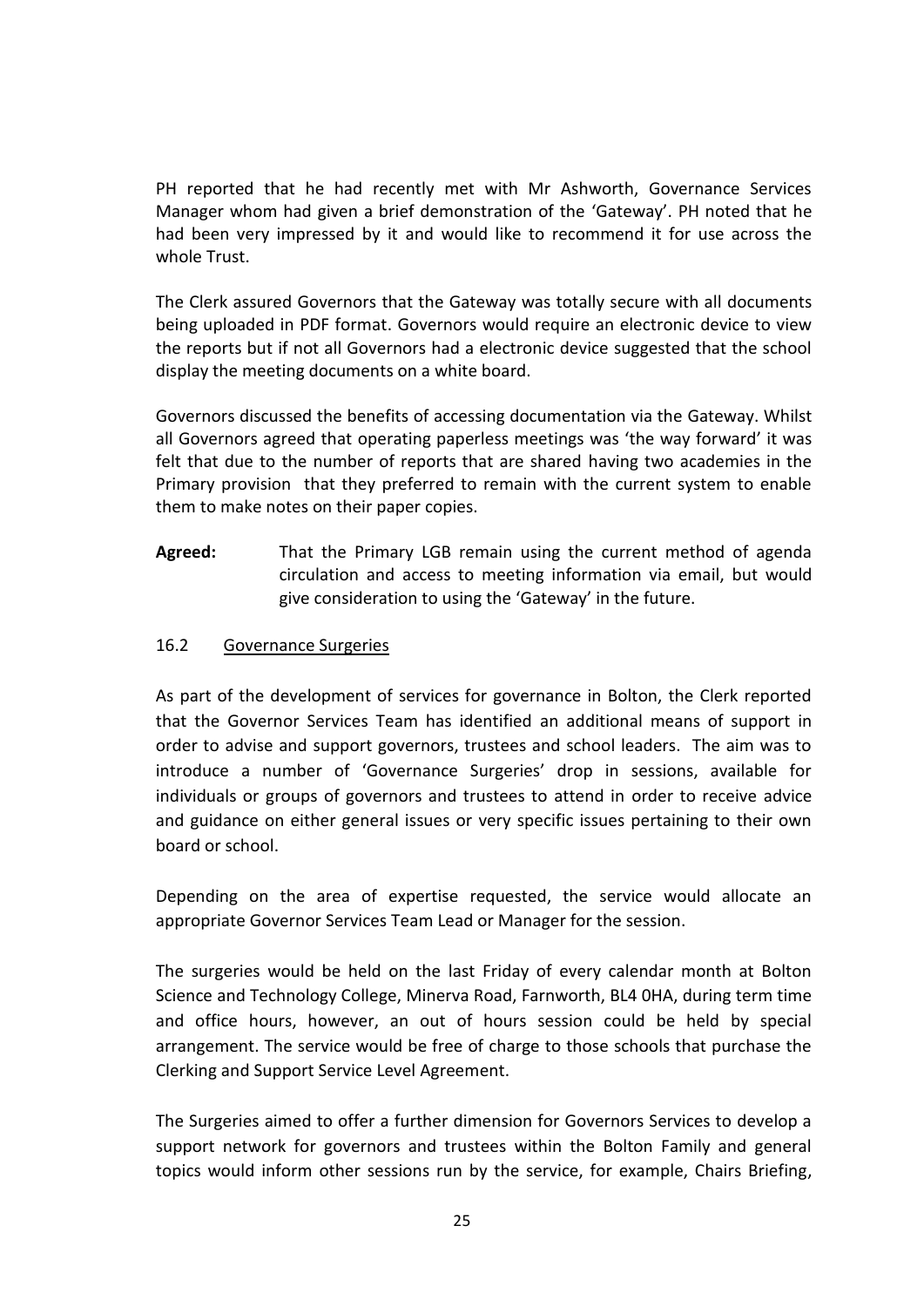Primary Partnership, Cluster Groups or Governor training sessions. Confidentiality of discussion would be maintained as per usual practices.

# 16.3 Governor Services Twitter Account

The Clerk reported that from September 2016 the Governor Services team had introduced a new form of electronic communication via a Twitter social media account.

It was proposed that news; both national and local, information on events and general governance updates would be made available via Twitter. If governors and trustees choose to use this this micro blogging service they would be able to access relevant real time information.

There would be a live twitter feed displayed on the home-page of the Governor Exchange website and users of Twitter could search for the Governor Services Twitter handle at @boltongovserv.

### **17. EXCLUSION FROM MAINTIANED SCHOOLS ACADEMIES AND PRU'S**

Governors were informed that the legislation governing the exclusion process remained unchanged following consultation. The statutory guidance however had been updated in a very few areas, in particular, in order to provide greater confidence to head teachers on their use of exclusion and to provide greater clarity to independent review panels and governing boards when considering the decision to exclude.

- **Agreed:** Head teachers and principals to note the revised guidance and to have regard to this when considering fixed-term and permanent exclusions of pupils or students
- **Action**: To note that further guidance around the exclusion process could be obtained via the Local Authority Behaviour Support Team.

#### **18. DATES OF NEXT LOCAL GOVERNING BOARD MEETINGS**

- **Agreed:** That the meeting dates for the remainder of the 2017/18 academic year be as follows:
	- **Spring Term:** Thursday 1 February 2018 at 4pm at Youth Challenge, (Smithills Site)